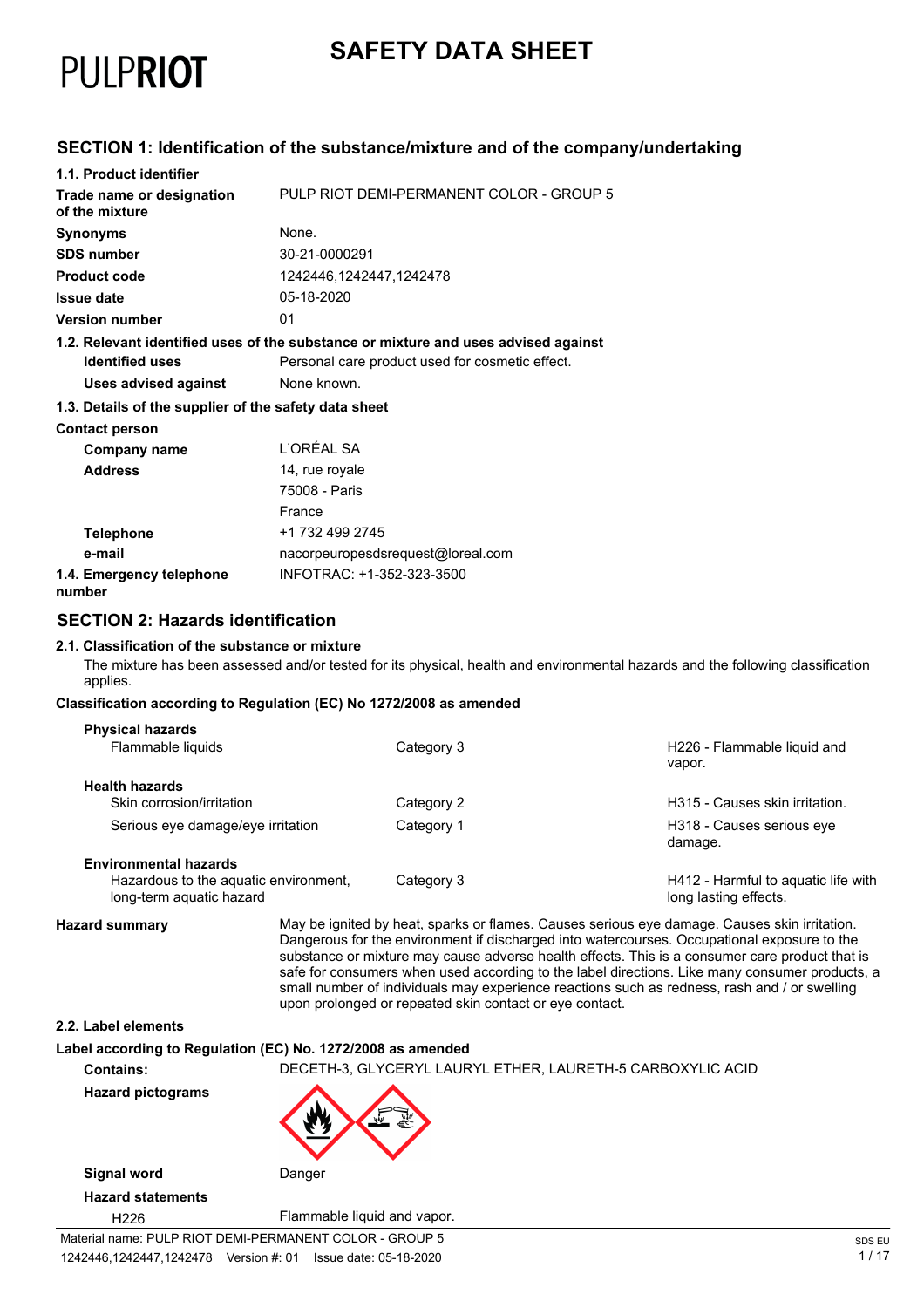| H315                            | Causes skin irritation.                                                                                                                                                                                                                                                                                                                                  |
|---------------------------------|----------------------------------------------------------------------------------------------------------------------------------------------------------------------------------------------------------------------------------------------------------------------------------------------------------------------------------------------------------|
| H318                            | Causes serious eye damage.                                                                                                                                                                                                                                                                                                                               |
| H412                            | Harmful to aquatic life with long lasting effects.                                                                                                                                                                                                                                                                                                       |
| <b>Precautionary statements</b> |                                                                                                                                                                                                                                                                                                                                                          |
| <b>Prevention</b>               |                                                                                                                                                                                                                                                                                                                                                          |
| P <sub>102</sub>                | Keep out of reach of children.                                                                                                                                                                                                                                                                                                                           |
| P <sub>103</sub>                | Read label before use.                                                                                                                                                                                                                                                                                                                                   |
| P210                            | Keep away from heat, hot surfaces, sparks, open flames and other ignition sources. No smoking.                                                                                                                                                                                                                                                           |
| P <sub>233</sub>                | Keep container tightly closed.                                                                                                                                                                                                                                                                                                                           |
| P240                            | Ground and bond container and receiving equipment.                                                                                                                                                                                                                                                                                                       |
| P <sub>241</sub>                | Use explosion-proof electrical/ventilating/lighting equipment.                                                                                                                                                                                                                                                                                           |
| P242                            | Use non-sparking tools.                                                                                                                                                                                                                                                                                                                                  |
| P243                            | Take action to prevent static discharges.                                                                                                                                                                                                                                                                                                                |
| P260                            | Do not breathe vapor.                                                                                                                                                                                                                                                                                                                                    |
| P <sub>264</sub>                | Wash thoroughly after handling.                                                                                                                                                                                                                                                                                                                          |
| P273                            | Avoid release to the environment.                                                                                                                                                                                                                                                                                                                        |
| P280                            | Wear protective gloves/protective clothing/eye protection/face protection.                                                                                                                                                                                                                                                                               |
| <b>Response</b>                 |                                                                                                                                                                                                                                                                                                                                                          |
| P <sub>101</sub>                | If medical advice is needed, have product container or label at hand.                                                                                                                                                                                                                                                                                    |
| P303 + P361 + P353              | IF ON SKIN (or hair): Take off immediately all contaminated clothing. Rinse skin with water.                                                                                                                                                                                                                                                             |
| P305 + P351 + P338              | IF IN EYES: Rinse cautiously with water for several minutes. Remove contact lenses, if present                                                                                                                                                                                                                                                           |
|                                 | and easy to do. Continue rinsing.                                                                                                                                                                                                                                                                                                                        |
| P310                            | Immediately call a POISON CENTER/doctor.                                                                                                                                                                                                                                                                                                                 |
| P332 + P313                     | If skin irritation occurs: Get medical advice/attention.                                                                                                                                                                                                                                                                                                 |
| P362 + P364                     | Take off contaminated clothing and wash it before reuse.                                                                                                                                                                                                                                                                                                 |
| P370 + P378                     | In case of fire: Use appropriate media to extinguish.                                                                                                                                                                                                                                                                                                    |
| <b>Storage</b>                  |                                                                                                                                                                                                                                                                                                                                                          |
| $P403 + P235$                   | Store in a well-ventilated place. Keep cool.                                                                                                                                                                                                                                                                                                             |
| <b>Disposal</b>                 |                                                                                                                                                                                                                                                                                                                                                          |
| P501                            | Dispose of contents/container in accordance with local/regional/national/international regulations.                                                                                                                                                                                                                                                      |
| Supplemental label information  | 11,8% of the mixture consists of component(s) of unknown acute hazards to the aquatic<br>environment. 21% of the mixture consists of component(s) of unknown long-term hazards to the<br>aquatic environment. EUH208 - Contains AMMONIUM THIOLACTATE, TOLUENE-2,5-DIAMINE,<br>4-AMINO-2-HYDROXYTOLUENE, M-AMINOPHENOL. May produce an allergic reaction. |
| 2.3. Other hazards              | Not a PBT or vPvB substance or mixture.                                                                                                                                                                                                                                                                                                                  |
|                                 |                                                                                                                                                                                                                                                                                                                                                          |

### **SECTION 3: Composition/information on ingredients**

#### **3.2. Mixtures**

### **General information**

| <b>Chemical name</b>         | %                                            |                             | CAS-No. / EC No. REACH Registration No.                                                  | Index No.    | <b>Notes</b> |
|------------------------------|----------------------------------------------|-----------------------------|------------------------------------------------------------------------------------------|--------------|--------------|
| ETHANOL                      | $\leq 9$                                     | 64-17-5<br>200-578-6        | 01-2119457610-43                                                                         | 603-002-00-5 |              |
| <b>Classification:</b>       | Flam. Liq. 2; H225, Eye Irrit. 2; H319       |                             |                                                                                          |              |              |
| PEG-4 RAPESEEDAMIDE          | $\leq 9$                                     | 932-164-2                   | 01-2119565130-50                                                                         |              |              |
| <b>Classification:</b>       | Skin Irrit. 2; H315, Aquatic Chronic 3; H412 |                             |                                                                                          |              |              |
| DECETH-3                     | < 7                                          | 67254-71-1<br>939-592-9     | 01-2119978671-25                                                                         |              |              |
| <b>Classification:</b>       |                                              |                             | Eye Dam. 1;H318, Aquatic Acute 1;H400, Aquatic Chronic 3;H412                            |              |              |
| LAURETH-5 CARBOXYLIC ACID    | < 5                                          | 27306-90-7<br>608-079-9     |                                                                                          |              |              |
| <b>Classification:</b>       | Skin Irrit. 2; H315, Eye Dam. 1; H318        |                             |                                                                                          |              |              |
| <b>GLYCERYL LAURYL ETHER</b> | $\leq 7$                                     | 9022-75-7<br>470-470-3      | 01-0000019726-61                                                                         |              |              |
| <b>Classification:</b>       |                                              |                             | Skin Corr. 1C;H314, Eye Dam. 1;H318, Aquatic Acute 1;H400, Aquatic Chronic 2;H411        |              |              |
| <b>HEXYLENE GLYCOL</b>       | $\leq$ 3                                     | $107 - 41 - 5$<br>203-489-0 | 01-2119539582-35                                                                         | 603-053-00-3 |              |
| <b>Classification:</b>       | Skin Irrit. 2; H315, Eye Irrit. 2; H319      |                             |                                                                                          |              |              |
| AMMONIUM THIOLACTATE         | ${}^{5}$ < 0,5                               | 13419-67-5<br>236-526-4     | 01-2120775147-48                                                                         |              |              |
| <b>Classification:</b>       | $2:$ H319                                    |                             | Met. Corr. 1;H290, Acute Tox. 4;H302, Skin Irrit. 2;H315, Skin Sens. 1B;H317, Eye Irrit. |              |              |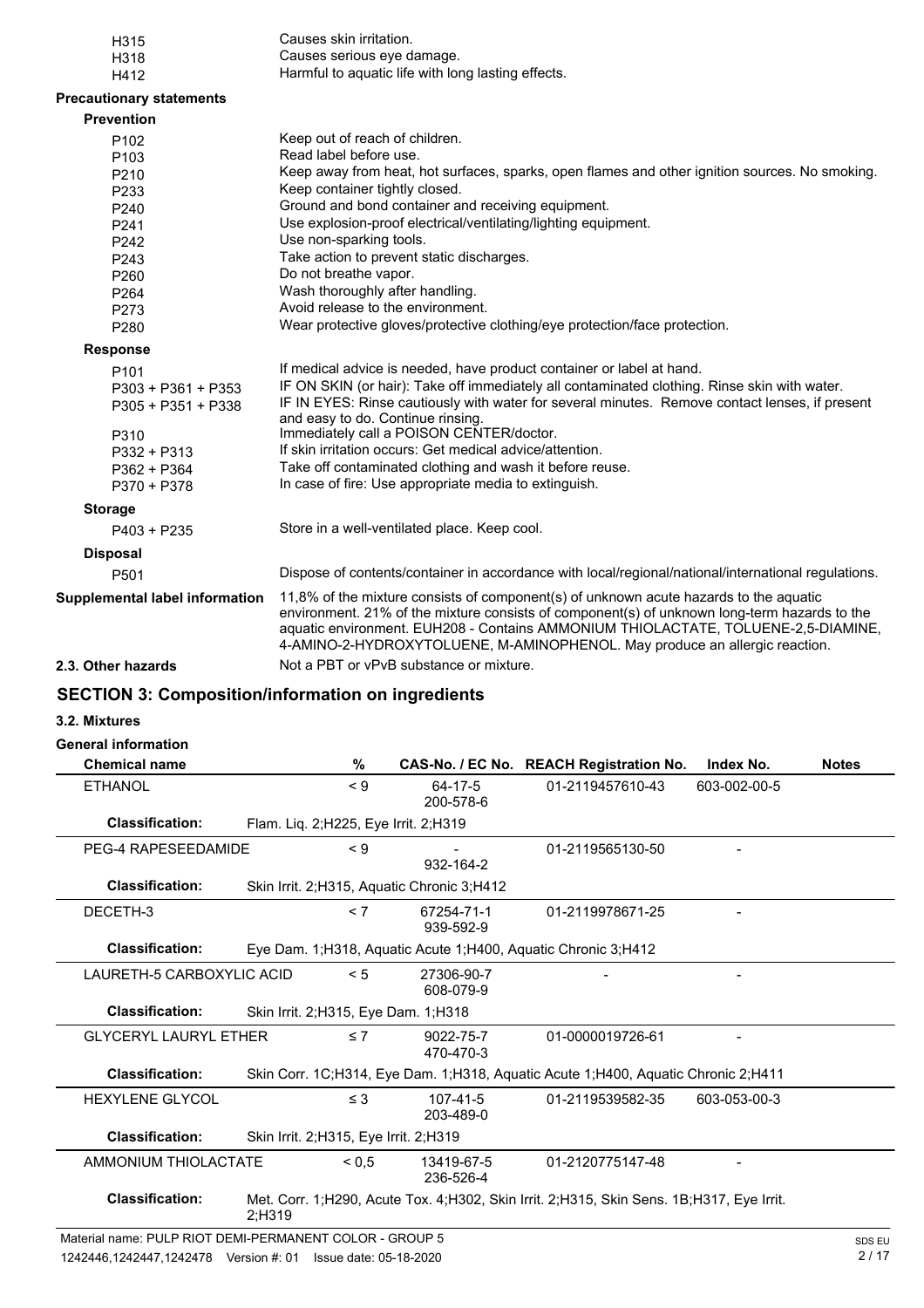| <b>Chemical name</b>                                                                                                                                                                                                                                                    |           | $\%$                        |                                                                | CAS-No. / EC No. REACH Registration No.                                                                                                                                                                                                                                                  | Index No.    | <b>Notes</b> |
|-------------------------------------------------------------------------------------------------------------------------------------------------------------------------------------------------------------------------------------------------------------------------|-----------|-----------------------------|----------------------------------------------------------------|------------------------------------------------------------------------------------------------------------------------------------------------------------------------------------------------------------------------------------------------------------------------------------------|--------------|--------------|
| 4-AMINO-2-HYDROXYTOLUENE                                                                                                                                                                                                                                                |           | < 0,1                       | 2835-95-2<br>220-618-6                                         | 01-2120766272-54                                                                                                                                                                                                                                                                         |              |              |
| <b>Classification:</b>                                                                                                                                                                                                                                                  |           |                             | Skin Sens. 1A;H317, Aquatic Chronic 2;H411                     |                                                                                                                                                                                                                                                                                          |              |              |
| M-AMINOPHENOL                                                                                                                                                                                                                                                           |           | ${}_{0,1}$                  | 591-27-5<br>209-711-2                                          | 01-2119930678-27                                                                                                                                                                                                                                                                         | 612-127-00-4 |              |
| <b>Classification:</b>                                                                                                                                                                                                                                                  |           |                             |                                                                | Acute Tox. 4; H302, Skin Sens. 1A; H317, Acute Tox. 4; H332, Aquatic Chronic 2; H411                                                                                                                                                                                                     |              |              |
| TOLUENE-2,5-DIAMINE                                                                                                                                                                                                                                                     |           | $\leq 0,1$                  | 95-70-5<br>202-442-1                                           | 01-2120136877-44                                                                                                                                                                                                                                                                         | 612-125-00-3 |              |
| <b>Classification:</b>                                                                                                                                                                                                                                                  |           |                             | Tox. 4; H332, Aquatic Chronic 2; H411                          | Acute Tox. 3;H301, Acute Tox. 4;H312, Skin Sens. 1A;H317, Eye Dam. 1;H318, Acute                                                                                                                                                                                                         |              |              |
| List of abbreviations and symbols that may be used above<br>#: This substance has been assigned Union workplace exposure limit(s).<br>M: M-factor<br>PBT: persistent, bioaccumulative and toxic substance.<br>vPvB: very persistent and very bioaccumulative substance. |           |                             |                                                                | All concentrations are in percent by weight unless ingredient is a gas. Gas concentrations are in percent by volume.                                                                                                                                                                     |              |              |
| <b>Composition comments</b>                                                                                                                                                                                                                                             |           |                             | The full text for all H-statements is displayed in section 16. |                                                                                                                                                                                                                                                                                          |              |              |
| <b>SECTION 4: First aid measures</b>                                                                                                                                                                                                                                    |           |                             |                                                                |                                                                                                                                                                                                                                                                                          |              |              |
| <b>General information</b>                                                                                                                                                                                                                                              |           |                             | Wash contaminated clothing before reuse.                       | Take off all contaminated clothing immediately. Ensure that medical personnel are aware of the<br>material(s) involved, and take precautions to protect themselves.                                                                                                                      |              |              |
| 4.1. Description of first aid measures                                                                                                                                                                                                                                  |           |                             |                                                                |                                                                                                                                                                                                                                                                                          |              |              |
| <b>Inhalation</b>                                                                                                                                                                                                                                                       |           |                             |                                                                | Move to fresh air. Call a physician if symptoms develop or persist.                                                                                                                                                                                                                      |              |              |
| <b>Skin contact</b>                                                                                                                                                                                                                                                     |           |                             |                                                                | Take off immediately all contaminated clothing. Rinse skin with water/shower. If skin irritation<br>occurs: Get medical advice/attention. Wash contaminated clothing before reuse.                                                                                                       |              |              |
| Eye contact                                                                                                                                                                                                                                                             |           |                             |                                                                | Immediately flush eyes with plenty of water for at least 15 minutes. Remove contact lenses, if<br>present and easy to do. Continue rinsing. Get medical attention immediately.                                                                                                           |              |              |
| Ingestion                                                                                                                                                                                                                                                               |           |                             | Rinse mouth. Get medical attention if symptoms occur.          |                                                                                                                                                                                                                                                                                          |              |              |
| 4.2. Most important symptoms<br>and effects, both acute and<br>delayed                                                                                                                                                                                                  | and pain. |                             |                                                                | Severe eye irritation. Symptoms may include stinging, tearing, redness, swelling, and blurred<br>vision. Permanent eye damage including blindness could result. Skin irritation. May cause redness                                                                                       |              |              |
| 4.3. Indication of any<br>immediate medical attention<br>and special treatment needed                                                                                                                                                                                   |           | Symptoms may be delayed.    |                                                                | Provide general supportive measures and treat symptomatically. Thermal burns: Flush with water<br>immediately. While flushing, remove clothes which do not adhere to affected area. Call an<br>ambulance. Continue flushing during transport to hospital. Keep victim under observation. |              |              |
| <b>SECTION 5: Firefighting measures</b>                                                                                                                                                                                                                                 |           |                             |                                                                |                                                                                                                                                                                                                                                                                          |              |              |
| <b>General fire hazards</b>                                                                                                                                                                                                                                             |           | Flammable liquid and vapor. |                                                                |                                                                                                                                                                                                                                                                                          |              |              |
| 5.1. Extinguishing media<br>Suitable extinguishing<br>media                                                                                                                                                                                                             |           |                             |                                                                | Water fog. Foam. Dry chemical powder. Carbon dioxide (CO2).                                                                                                                                                                                                                              |              |              |
| Unsuitable extinguishing<br>media                                                                                                                                                                                                                                       |           |                             |                                                                | Do not use water jet as an extinguisher, as this will spread the fire.                                                                                                                                                                                                                   |              |              |
| 5.2. Special hazards arising<br>from the substance or mixture                                                                                                                                                                                                           |           |                             |                                                                | Vapors may form explosive mixtures with air. Vapors may travel considerable distance to a source<br>of ignition and flash back. During fire, gases hazardous to health may be formed.                                                                                                    |              |              |
| 5.3. Advice for firefighters                                                                                                                                                                                                                                            |           |                             |                                                                |                                                                                                                                                                                                                                                                                          |              |              |
| <b>Special protective</b><br>equipment for firefighters                                                                                                                                                                                                                 |           |                             |                                                                | Self-contained breathing apparatus and full protective clothing must be worn in case of fire.                                                                                                                                                                                            |              |              |
| <b>Special fire fighting</b><br>procedures                                                                                                                                                                                                                              |           | so without risk.            |                                                                | In case of fire and/or explosion do not breathe fumes. Move containers from fire area if you can do                                                                                                                                                                                      |              |              |
| <b>Specific methods</b>                                                                                                                                                                                                                                                 |           |                             |                                                                | Use standard firefighting procedures and consider the hazards of other involved materials.                                                                                                                                                                                               |              |              |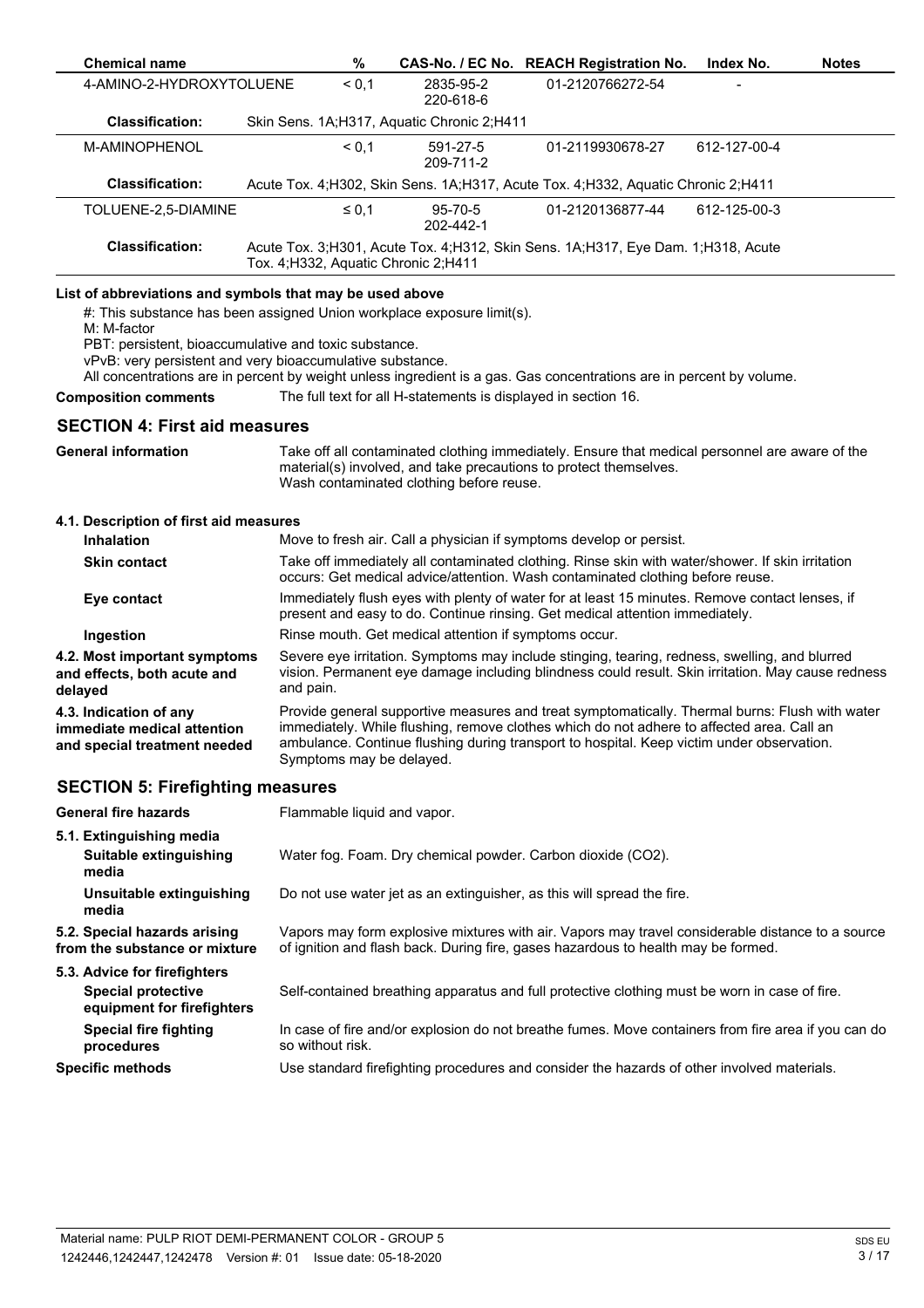### **SECTION 6: Accidental release measures**

|                                                              | 6.1. Personal precautions, protective equipment and emergency procedures                                                                                                                                                                                                                                                                                                                                                                                                                                                                                                   |
|--------------------------------------------------------------|----------------------------------------------------------------------------------------------------------------------------------------------------------------------------------------------------------------------------------------------------------------------------------------------------------------------------------------------------------------------------------------------------------------------------------------------------------------------------------------------------------------------------------------------------------------------------|
| For non-emergency<br>personnel                               | Keep unnecessary personnel away. Keep people away from and upwind of spill/leak. Eliminate all<br>ignition sources (no smoking, flares, sparks, or flames in immediate area). Wear appropriate<br>protective equipment and clothing during clean-up. Do not breathe vapor. Do not touch damaged<br>containers or spilled material unless wearing appropriate protective clothing. Ventilate closed<br>spaces before entering them. Local authorities should be advised if significant spillages cannot be<br>contained. For personal protection, see section 8 of the SDS. |
| For emergency responders                                     | Keep unnecessary personnel away. Wear appropriate protective equipment and clothing during<br>clean-up. Use personal protection recommended in Section 8 of the SDS.                                                                                                                                                                                                                                                                                                                                                                                                       |
| 6.2. Environmental precautions                               | Avoid release to the environment. Inform appropriate managerial or supervisory personnel of all<br>environmental releases. Prevent further leakage or spillage if safe to do so. Avoid discharge into<br>drains, water courses or onto the ground.                                                                                                                                                                                                                                                                                                                         |
| 6.3. Methods and material for<br>containment and cleaning up | Keep combustibles (wood, paper, oil, etc.) away from spilled material. Take precautionary<br>measures against static discharge. Use only non-sparking tools. Prevent product from entering<br>drains.                                                                                                                                                                                                                                                                                                                                                                      |
|                                                              | Large Spills: Stop the flow of material, if this is without risk. Dike the spilled material, where this is<br>possible. Use a non-combustible material like vermiculite, sand or earth to soak up the product<br>and place into a container for later disposal. Following product recovery, flush area with water.                                                                                                                                                                                                                                                         |
|                                                              | Small Spills: Absorb with earth, sand or other non-combustible material and transfer to containers<br>for later disposal. Wipe up with absorbent material (e.g. cloth, fleece). Clean surface thoroughly to<br>remove residual contamination.                                                                                                                                                                                                                                                                                                                              |
|                                                              | Never return spills to original containers for re-use.                                                                                                                                                                                                                                                                                                                                                                                                                                                                                                                     |
| 6.4. Reference to other<br>sections                          | For personal protection, see section 8 of the SDS. For waste disposal, see section 13 of the SDS.                                                                                                                                                                                                                                                                                                                                                                                                                                                                          |
| <b>SECTION 7: Handling and storage</b>                       |                                                                                                                                                                                                                                                                                                                                                                                                                                                                                                                                                                            |
| 7.1. Precautions for safe<br>handling                        | Do not handle, store or open near an open flame, sources of heat or sources of ignition. Protect<br>material from direct sunlight. When using do not smoke. Explosion-proof general and local exhaust                                                                                                                                                                                                                                                                                                                                                                      |

| handling                                                                       | material from direct sunlight. When using do not smoke. Explosion-proof general and local exhaust<br>ventilation. Take precautionary measures against static discharges. All equipment used when<br>handling the product must be grounded. Use non-sparking tools and explosion-proof equipment.<br>Do not breathe vapor. Do not get this material in contact with eyes. Avoid contact with eyes, skin,<br>and clothing. Avoid prolonged exposure. Wear appropriate personal protective equipment. Avoid<br>release to the environment. Observe good industrial hygiene practices. |
|--------------------------------------------------------------------------------|------------------------------------------------------------------------------------------------------------------------------------------------------------------------------------------------------------------------------------------------------------------------------------------------------------------------------------------------------------------------------------------------------------------------------------------------------------------------------------------------------------------------------------------------------------------------------------|
| 7.2. Conditions for safe<br>storage, including any<br><i>incompatibilities</i> | Keep away from heat, sparks and open flame. Store in a cool, dry place out of direct sunlight.<br>Store in tightly closed container. Store in a well-ventilated place. Keep out of the reach of children.<br>Keep in an area equipped with sprinklers. Store away from incompatible materials (see Section 10<br>of the SDS).                                                                                                                                                                                                                                                      |
|                                                                                |                                                                                                                                                                                                                                                                                                                                                                                                                                                                                                                                                                                    |

# **7.3. Specific end use(s)** Not available.

### **SECTION 8: Exposure controls/personal protection**

### **8.1. Control parameters**

### **Occupational exposure limits**

| Belgium. Exposure Limit Values.<br><b>Components</b> | Type | Value          |  |
|------------------------------------------------------|------|----------------|--|
| ETHANOL (CAS 64-17-5)                                | TWA  | 1907 mg/m3     |  |
|                                                      |      | $1000$ ppm     |  |
| HEXYLENE GLYCOL (CAS<br>$107 - 41 - 5$               | TWA  | $123$ mg/m $3$ |  |
|                                                      |      | 25 ppm         |  |

## **France. Threshold Limit Values (VLEP) for Occupational Exposure to Chemicals in France, INRS ED 984**

| <b>Components</b>         | Type                  | Value      |  |
|---------------------------|-----------------------|------------|--|
| ETHANOL (CAS 64-17-5)     | <b>VLE</b>            | 9500 mg/m3 |  |
| <b>Regulatory status:</b> | Indicative limit (VL) |            |  |
|                           |                       | 5000 ppm   |  |
| <b>Regulatory status:</b> | Indicative limit (VL) |            |  |
|                           | <b>VME</b>            | 1900 mg/m3 |  |
| <b>Regulatory status:</b> | Indicative limit (VL) |            |  |
|                           |                       | $1000$ ppm |  |
| <b>Regulatory status:</b> | Indicative limit (VL) |            |  |
|                           |                       |            |  |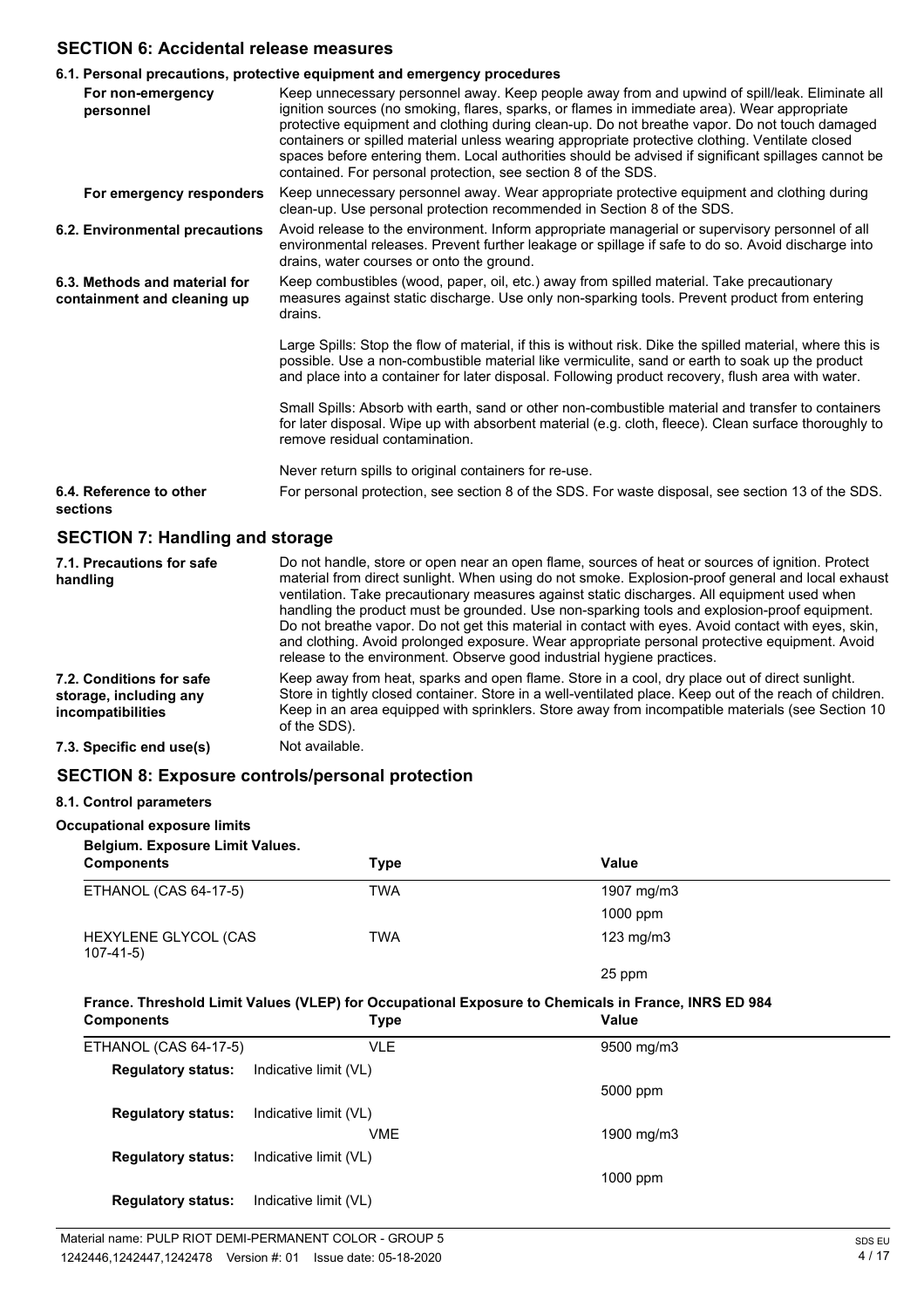| <b>Components</b>                                               | <b>Type</b>                                                                                                                                                                                                         | Value          |                                           |
|-----------------------------------------------------------------|---------------------------------------------------------------------------------------------------------------------------------------------------------------------------------------------------------------------|----------------|-------------------------------------------|
| HEXYLENE GLYCOL (CAS<br>$107-41-5)$                             | <b>VLE</b>                                                                                                                                                                                                          | 125 mg/m3      |                                           |
| <b>Regulatory status:</b>                                       | Indicative limit (VL)                                                                                                                                                                                               |                |                                           |
|                                                                 |                                                                                                                                                                                                                     | 25 ppm         |                                           |
| <b>Regulatory status:</b>                                       | Indicative limit (VL)                                                                                                                                                                                               |                |                                           |
| in the Work Area (DFG)                                          | Germany. DFG MAK List (advisory OELs). Commission for the Investigation of Health Hazards of Chemical Compounds                                                                                                     |                |                                           |
| <b>Components</b>                                               | <b>Type</b>                                                                                                                                                                                                         | <b>Value</b>   | Form                                      |
| DIPROPYLENE GLYCOL<br>(CAS 25265-71-8)                          | <b>TWA</b>                                                                                                                                                                                                          | 100 mg/m3      | Vapor and aerosol,<br>inhalable fraction. |
| <b>ETHANOL (CAS 64-17-5)</b>                                    | TWA                                                                                                                                                                                                                 | 380 mg/m3      |                                           |
|                                                                 |                                                                                                                                                                                                                     | 200 ppm        |                                           |
| HEXYLENE GLYCOL (CAS<br>$107 - 41 - 5$                          | <b>TWA</b>                                                                                                                                                                                                          | 49 mg/m3       | Vapor and aerosol.                        |
|                                                                 |                                                                                                                                                                                                                     | 10 ppm         | Vapor and aerosol.                        |
| <b>Components</b>                                               | Germany. TRGS 900, Limit Values in the Ambient Air at the Workplace<br><b>Type</b>                                                                                                                                  | Value          | Form                                      |
| DIPROPYLENE GLYCOL                                              | <b>AGW</b>                                                                                                                                                                                                          | 100 mg/m3      | Inhalable fraction.                       |
| (CAS 25265-71-8)                                                |                                                                                                                                                                                                                     |                |                                           |
| <b>ETHANOL (CAS 64-17-5)</b>                                    | <b>AGW</b>                                                                                                                                                                                                          | 380 mg/m3      |                                           |
|                                                                 |                                                                                                                                                                                                                     | 200 ppm        |                                           |
| <b>Italy. Occupational Exposure Limits</b><br><b>Components</b> | <b>Type</b>                                                                                                                                                                                                         | Value          | Form                                      |
| ETHANOL (CAS 64-17-5)                                           | <b>STEL</b>                                                                                                                                                                                                         | 1000 ppm       |                                           |
| HEXYLENE GLYCOL (CAS<br>$107-41-5)$                             | <b>STEL</b>                                                                                                                                                                                                         | $10$ mg/m $3$  | Aerosol, inhalable.                       |
|                                                                 |                                                                                                                                                                                                                     |                |                                           |
|                                                                 |                                                                                                                                                                                                                     | 50 ppm         | Vapor fraction                            |
|                                                                 | <b>TWA</b>                                                                                                                                                                                                          | 25 ppm         | Vapor fraction                            |
|                                                                 | Ordinance of the Minister of Labour and Social Policy on 6 June 2014 on the maximum permissible concentrations and<br>intensities of harmful health factors in the work environment, Journal of Laws 2014, item 817 |                |                                           |
| <b>Components</b>                                               | <b>Type</b>                                                                                                                                                                                                         | <b>Value</b>   | Form                                      |
| <b>ETHANOL (CAS 64-17-5)</b>                                    | <b>TWA</b>                                                                                                                                                                                                          | 1900 mg/m3     |                                           |
| $107 - 41 - 5$                                                  | <b>STEL</b>                                                                                                                                                                                                         | 100 mg/m3      | Inhalable fraction and<br>vapor.          |
| HEXYLENE GLYCOL (CAS                                            | TWA                                                                                                                                                                                                                 | 50 mg/m3       | Inhalable fraction and<br>vapor.          |
| PROPYLENE GLYCOL<br>$(CAS 57-55-6)$                             | <b>TWA</b>                                                                                                                                                                                                          | 100 mg/m3      | Inhalable fraction and<br>vapor.          |
| <b>Spain. Occupational Exposure Limits</b><br><b>Components</b> | <b>Type</b>                                                                                                                                                                                                         | <b>Value</b>   |                                           |
| <b>ETHANOL (CAS 64-17-5)</b>                                    | <b>STEL</b>                                                                                                                                                                                                         | 1910 mg/m3     |                                           |
|                                                                 |                                                                                                                                                                                                                     | 1000 ppm       |                                           |
| HEXYLENE GLYCOL (CAS                                            | <b>STEL</b>                                                                                                                                                                                                         | $123$ mg/m $3$ |                                           |
| $107 - 41 - 5$                                                  |                                                                                                                                                                                                                     | 25 ppm         |                                           |
|                                                                 |                                                                                                                                                                                                                     |                |                                           |
| <b>Biological limit values</b><br><b>Recommended monitoring</b> | No biological exposure limits noted for the ingredient(s).<br>Follow standard monitoring procedures.                                                                                                                |                |                                           |
| procedures<br>Derived no effect levels<br>(DNELs)               | Not available.                                                                                                                                                                                                      |                |                                           |
| <b>Predicted no effect</b><br>concentrations (PNECs)            | Not available.                                                                                                                                                                                                      |                |                                           |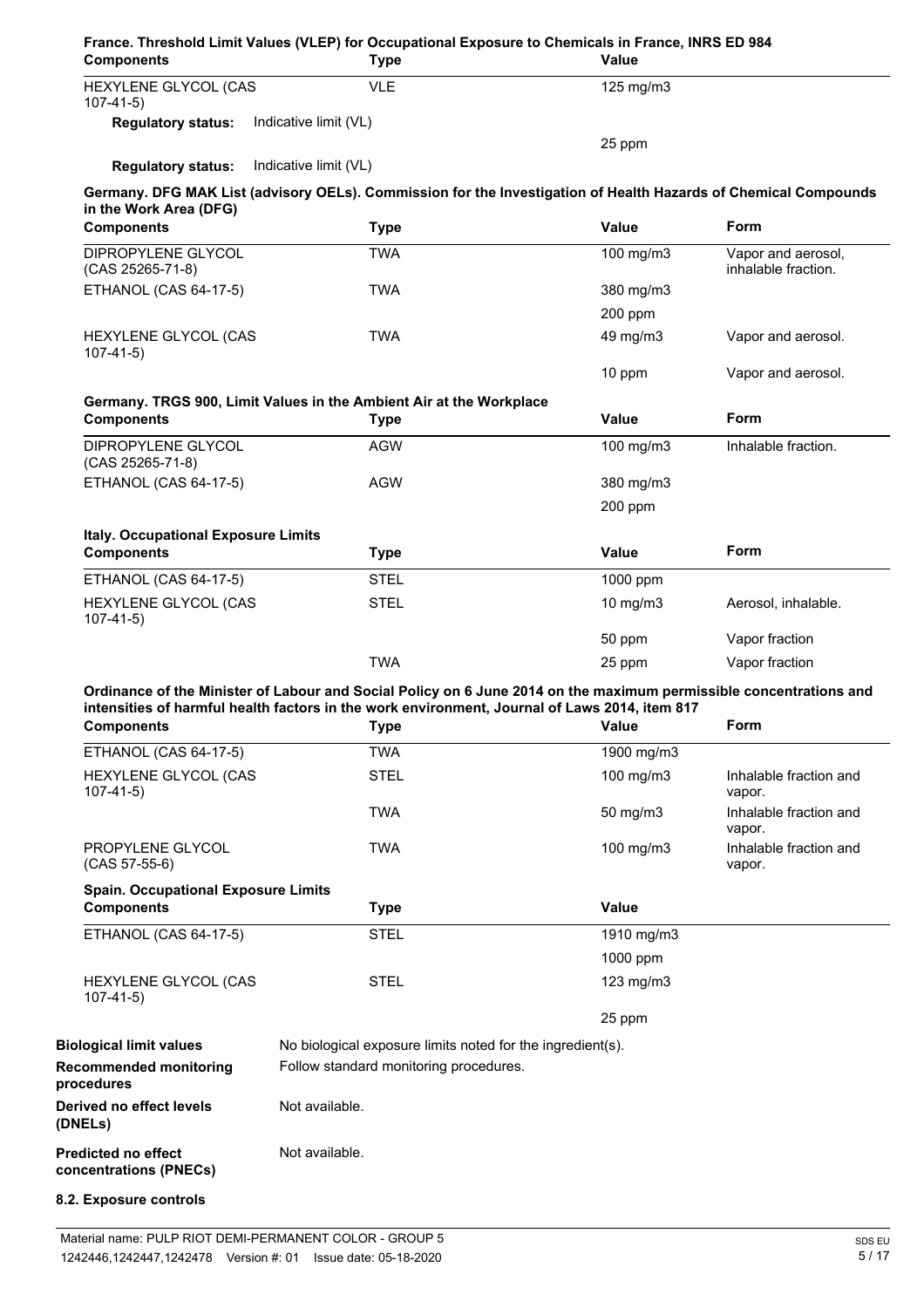| Appropriate engineering<br>controls       | Explosion-proof general and local exhaust ventilation. Good general ventilation should be used.<br>Ventilation rates should be matched to conditions. If applicable, use process enclosures, local<br>exhaust ventilation, or other engineering controls to maintain airborne levels below recommended<br>exposure limits. If exposure limits have not been established, maintain airborne levels to an<br>acceptable level. Provide eyewash station and safety shower. |
|-------------------------------------------|-------------------------------------------------------------------------------------------------------------------------------------------------------------------------------------------------------------------------------------------------------------------------------------------------------------------------------------------------------------------------------------------------------------------------------------------------------------------------|
|                                           | Individual protection measures, such as personal protective equipment                                                                                                                                                                                                                                                                                                                                                                                                   |
| <b>General information</b>                | Use personal protective equipment as required. Personal protection equipment should be chosen<br>according to the CEN standards and in discussion with the supplier of the personal protective<br>equipment.                                                                                                                                                                                                                                                            |
| <b>Eye/face protection</b>                | Applicable for industrial settings only. Wear safety glasses with side shields (or goggles) and a<br>face shield.                                                                                                                                                                                                                                                                                                                                                       |
| <b>Skin protection</b>                    |                                                                                                                                                                                                                                                                                                                                                                                                                                                                         |
| - Hand protection                         | Applicable for industrial settings only. Wear appropriate chemical resistant gloves.                                                                                                                                                                                                                                                                                                                                                                                    |
| - Other                                   | Applicable for industrial settings only. Wear appropriate chemical resistant clothing.                                                                                                                                                                                                                                                                                                                                                                                  |
| <b>Respiratory protection</b>             | Applicable for industrial settings only. If engineering controls do not maintain airborne<br>concentrations below recommended exposure limits (where applicable) or to an acceptable level<br>(in countries where exposure limits have not been established), an approved respirator must be<br>worn.                                                                                                                                                                   |
| <b>Thermal hazards</b>                    | Wear appropriate thermal protective clothing, when necessary.                                                                                                                                                                                                                                                                                                                                                                                                           |
| <b>Hygiene measures</b>                   | When using do not smoke. Always observe good personal hygiene measures, such as washing<br>after handling the material and before eating, drinking, and/or smoking. Routinely wash work<br>clothing and protective equipment to remove contaminants.                                                                                                                                                                                                                    |
| <b>Environmental exposure</b><br>controls | Inform appropriate managerial or supervisory personnel of all environmental releases.                                                                                                                                                                                                                                                                                                                                                                                   |

### **SECTION 9: Physical and chemical properties**

### **9.1. Information on basic physical and chemical properties**

| <b>Appearance</b>                                 |                                    |
|---------------------------------------------------|------------------------------------|
| <b>Physical state</b>                             | Liquid.                            |
| Color                                             | Not available.                     |
| Odor                                              | Not available.                     |
| Odor threshold                                    | Not available.                     |
| рH                                                | $7,7 - 8,6$                        |
| <b>Melting point/freezing point</b>               | Not available.                     |
| Initial boiling point and boiling<br>range        | > 95 °F (> 35 °C)                  |
| <b>Flash point</b>                                | 118,4 °F (48,0 °C) Closed Cup      |
| <b>Evaporation rate</b>                           | Not available.                     |
| Flammability (solid, gas)                         | Not applicable.                    |
| Upper/lower flammability or explosive limits      |                                    |
| <b>Flammability limit - lower</b><br>(%)          | Not available.                     |
| <b>Flammability limit - upper</b><br>(%)          | Not available.                     |
| Vapor pressure                                    | Not available.                     |
| <b>Vapor density</b>                              | Not available.                     |
| <b>Relative density</b>                           | Not available.                     |
| Solubility(ies)                                   |                                    |
| <b>Solubility (water)</b>                         | Not available.                     |
| <b>Partition coefficient</b><br>(n-octanol/water) | Not available.                     |
| <b>Auto-ignition temperature</b>                  | Not available.                     |
| <b>Decomposition temperature</b>                  | Not available.                     |
| <b>Viscosity</b>                                  | Not available.                     |
| <b>Explosive properties</b>                       | Not explosive.                     |
| <b>Oxidizing properties</b>                       | Not oxidizing.                     |
| 9.2. Other information                            |                                    |
| <b>Fire point</b>                                 | < 212,00 °F (< 100,00 °C) ISO 2592 |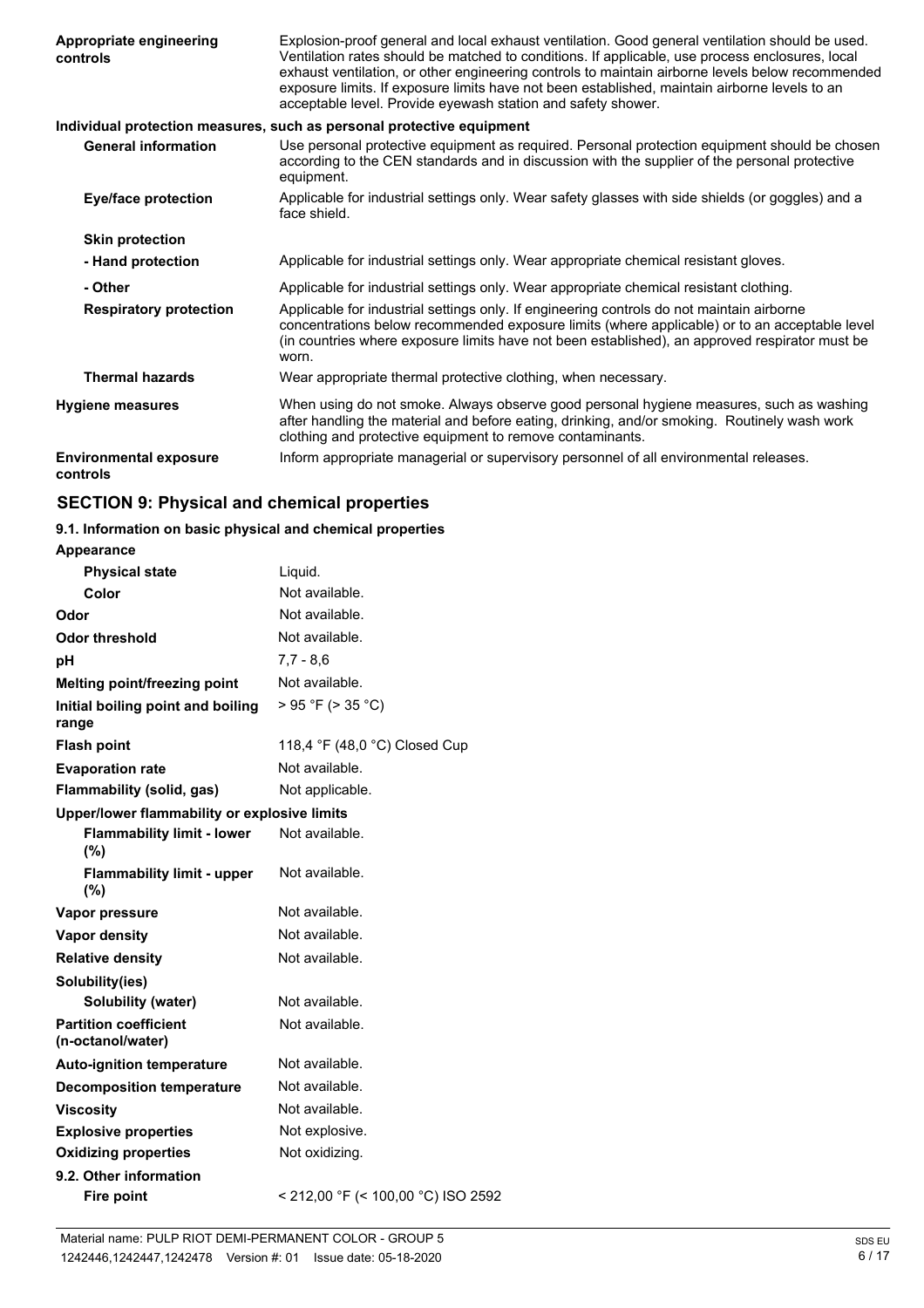### **SECTION 10: Stability and reactivity**

| 10.1. Reactivity                            | The product is stable and non-reactive under normal conditions of use, storage and transport.                                                                            |
|---------------------------------------------|--------------------------------------------------------------------------------------------------------------------------------------------------------------------------|
| 10.2. Chemical stability                    | Material is stable under normal conditions.                                                                                                                              |
| 10.3. Possibility of hazardous<br>reactions | No dangerous reaction known under conditions of normal use.                                                                                                              |
| 10.4. Conditions to avoid                   | Keep away from heat, hot surfaces, sparks, open flames and other ignition sources. Avoid<br>temperatures exceeding the flash point. Contact with incompatible materials. |
| 10.5. Incompatible materials                | Strong oxidizing agents.                                                                                                                                                 |
| 10.6. Hazardous<br>decomposition products   | No hazardous decomposition products are known.                                                                                                                           |

### **SECTION 11: Toxicological information**

| <b>General information</b>               | Occupational exposure to the substance or mixture may cause adverse effects.                                                                                                                                    |
|------------------------------------------|-----------------------------------------------------------------------------------------------------------------------------------------------------------------------------------------------------------------|
| Information on likely routes of exposure |                                                                                                                                                                                                                 |
| <b>Inhalation</b>                        | Prolonged inhalation may be harmful.                                                                                                                                                                            |
| <b>Skin contact</b>                      | Causes skin irritation. May cause an allergic skin reaction.                                                                                                                                                    |
| Eye contact                              | Causes serious eye damage.                                                                                                                                                                                      |
| Ingestion                                | May cause discomfort if swallowed. However, ingestion is not likely to be a primary route of<br>occupational exposure.                                                                                          |
| <b>Symptoms</b>                          | Severe eye irritation. Symptoms may include stinging, tearing, redness, swelling, and blurred<br>vision. Permanent eye damage including blindness could result. Skin irritation. May cause<br>redness and pain. |

#### **11.1. Information on toxicological effects**

| <b>Acute toxicity</b>                    | Not known.     |                                                                        |
|------------------------------------------|----------------|------------------------------------------------------------------------|
| <b>Components</b>                        | <b>Species</b> | <b>Test Results</b>                                                    |
| 4-AMINO-2-HYDROXYTOLUENE (CAS 2835-95-2) |                |                                                                        |
| <b>Acute</b>                             |                |                                                                        |
| Oral                                     |                |                                                                        |
| LD50                                     | Rat            | 3600 mg/kg                                                             |
| AMMONIUM THIOLACTATE (CAS 13419-67-5)    |                |                                                                        |
| <b>Acute</b>                             |                |                                                                        |
| <b>Dermal</b>                            |                |                                                                        |
| LD50                                     | Rat            | > 2000 mg/kg OECD 402                                                  |
| Oral                                     |                |                                                                        |
| LD50                                     | Rat            | 1797 mg/kg OECD 401                                                    |
| DECETH-3 (CAS 67254-71-1)                |                |                                                                        |
| <b>Acute</b>                             |                |                                                                        |
| <b>Dermal</b>                            |                |                                                                        |
| LD50                                     | Rat            | > 2000 mg/kg Based on test data for<br>structurally similar materials. |
| Oral                                     |                |                                                                        |
| LD50                                     | Rat            | > 2000 mg/kg Based on test data for<br>structurally similar materials. |
| ETHANOL (CAS 64-17-5)                    |                |                                                                        |
| <b>Acute</b>                             |                |                                                                        |
| <b>Dermal</b>                            |                |                                                                        |
| LD50                                     | Rabbit         | > 20000 mg/kg                                                          |
| Inhalation                               |                |                                                                        |
| Vapor                                    |                |                                                                        |
| LC50                                     | Rat            | 124,7 mg/l, 4 h OECD 403                                               |
| Oral                                     |                |                                                                        |
| LD50                                     | Rat            | 10470 mg/kg OECD 401                                                   |
| GLYCERYL LAURYL ETHER (CAS 9022-75-7)    |                |                                                                        |
| <b>Acute</b>                             |                |                                                                        |
| <b>Dermal</b>                            |                |                                                                        |
| LD50                                     | Rat            | > 2000 mg/l OECD 402                                                   |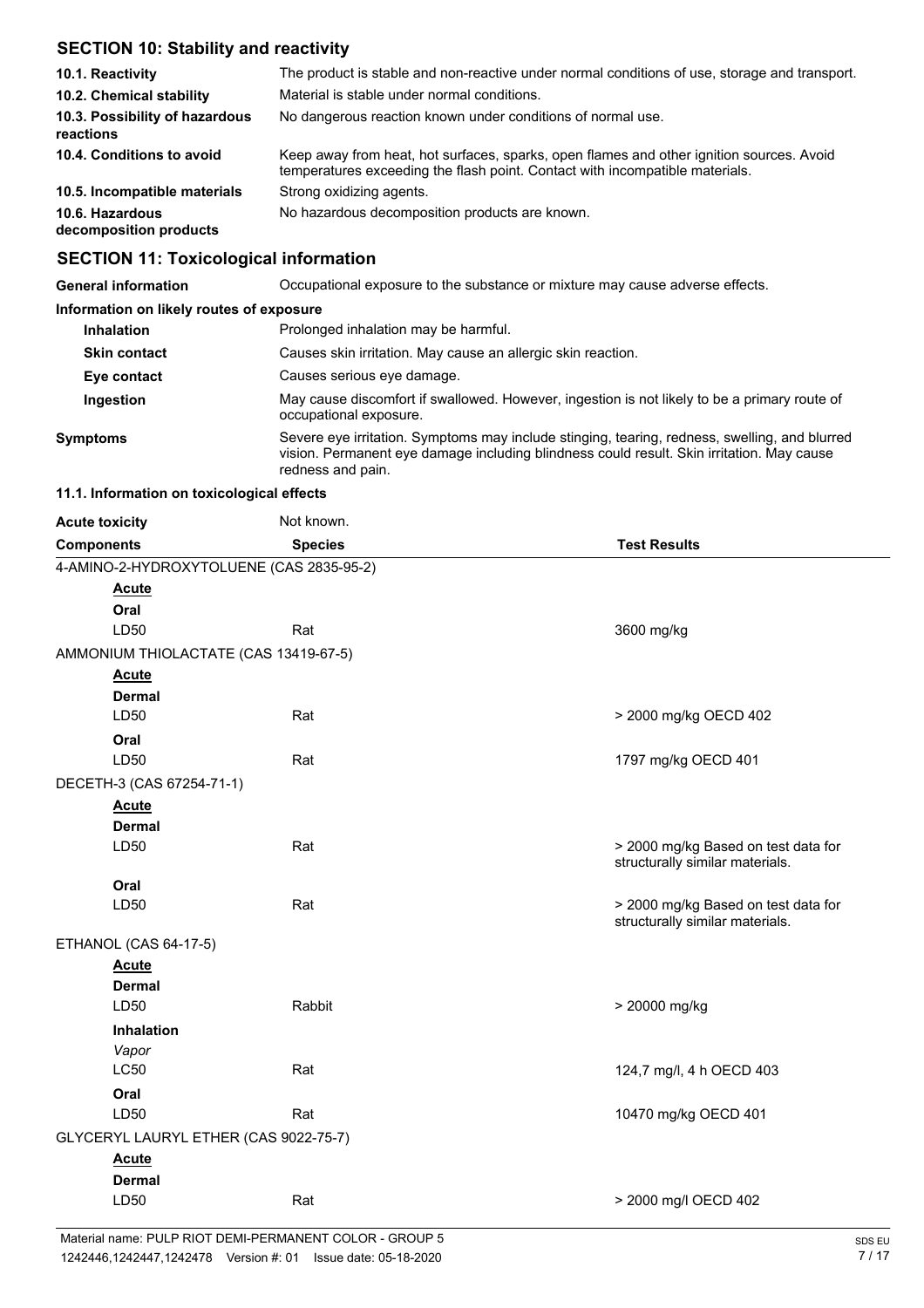| <b>Components</b> |                                            | <b>Species</b>          |                                       | <b>Test Results</b>          |
|-------------------|--------------------------------------------|-------------------------|---------------------------------------|------------------------------|
|                   | Oral<br>LD50                               | Rat                     |                                       | > 2000 mg/l OECD 423         |
|                   | HEXYLENE GLYCOL (CAS 107-41-5)             |                         |                                       |                              |
|                   | <b>Acute</b>                               |                         |                                       |                              |
|                   | <b>Dermal</b>                              |                         |                                       |                              |
|                   | LD50                                       | Rat                     |                                       | > 2000 mg/kg OECD 402        |
|                   | Inhalation<br>LC50                         | Rat                     |                                       | > 60 ml/m3 air, 8 h OECD 403 |
|                   | Oral<br>LD50                               | Rat                     |                                       | > 2000 mg/kg OECD 420        |
|                   | LAURETH-5 CARBOXYLIC ACID (CAS 27306-90-7) |                         |                                       |                              |
|                   | <b>Acute</b><br>Oral                       |                         |                                       |                              |
|                   | LD50                                       | Rat                     |                                       | > 2000 mg/kg OECD 401        |
|                   | M-AMINOPHENOL (CAS 591-27-5)               |                         |                                       |                              |
|                   | <b>Acute</b>                               |                         |                                       |                              |
|                   | <b>Inhalation</b>                          |                         |                                       |                              |
|                   | <b>LC50</b>                                | Rat                     |                                       | 1162 mg/m3                   |
|                   | Oral                                       |                         |                                       |                              |
|                   | LD50                                       | Rat                     |                                       | 924 mg/kg                    |
|                   | PEG-4 RAPESEEDAMIDE                        |                         |                                       |                              |
|                   | <b>Acute</b>                               |                         |                                       |                              |
|                   | <b>Dermal</b>                              |                         |                                       |                              |
|                   | LD50                                       | Rat                     |                                       | > 2000 mg/kg OECD 402        |
|                   | Inhalation                                 |                         |                                       |                              |
|                   | <b>LC50</b>                                | Rat                     |                                       | 6 mg/L air, 4 h OECD 436     |
|                   | Oral                                       |                         |                                       |                              |
|                   | LD50                                       | Rat                     |                                       | > 2000 mg/kg OECD 401        |
|                   | TOLUENE-2,5-DIAMINE (CAS 95-70-5)          |                         |                                       |                              |
|                   | Oral                                       |                         |                                       |                              |
|                   | LD50                                       | Rat                     |                                       | 102 mg/kg OECD 401           |
|                   | <b>Acute</b>                               |                         |                                       |                              |
|                   | Dermal                                     |                         |                                       |                              |
|                   | LD50                                       | Rabbit                  |                                       | 3520 mg/kg                   |
|                   | <b>Inhalation</b>                          |                         |                                       |                              |
|                   | Dust                                       |                         |                                       |                              |
|                   | <b>LC50</b>                                | Rat                     |                                       | 0,99 mg/l, 4 h               |
|                   | <b>Skin corrosion/irritation</b>           | Causes skin irritation. |                                       |                              |
|                   | <b>Irritation Corrosion - Skin</b>         |                         | OECD 404                              |                              |
|                   | <b>GLYCERYL LAURYL ETHER</b>               |                         | Result: Corrosive                     |                              |
|                   |                                            |                         | Species: Rabbit                       |                              |
|                   | AMMONIUM THIOLACTATE                       |                         | OECD 404<br>Result: Irritating        |                              |
|                   |                                            |                         | Species: Rabbit                       |                              |
|                   | PEG-4 RAPESEEDAMIDE                        |                         | OECD 404                              |                              |
|                   |                                            |                         | Result: Irritating<br>Species: Rabbit |                              |
|                   | <b>ETHANOL</b>                             |                         | OECD 404                              |                              |
|                   |                                            |                         | Result: Not Irritating                |                              |
|                   | M-AMINOPHENOL                              |                         | Species: Rabbit<br>OECD 404           |                              |
|                   |                                            |                         | Result: Not Irritating                |                              |
|                   | LAURETH-5 CARBOXYLIC ACID                  |                         | Species: Rabbit<br>OECD 404           |                              |
|                   |                                            |                         | Result: Slightly Irritating           |                              |
|                   |                                            |                         | Species: Rabbit                       |                              |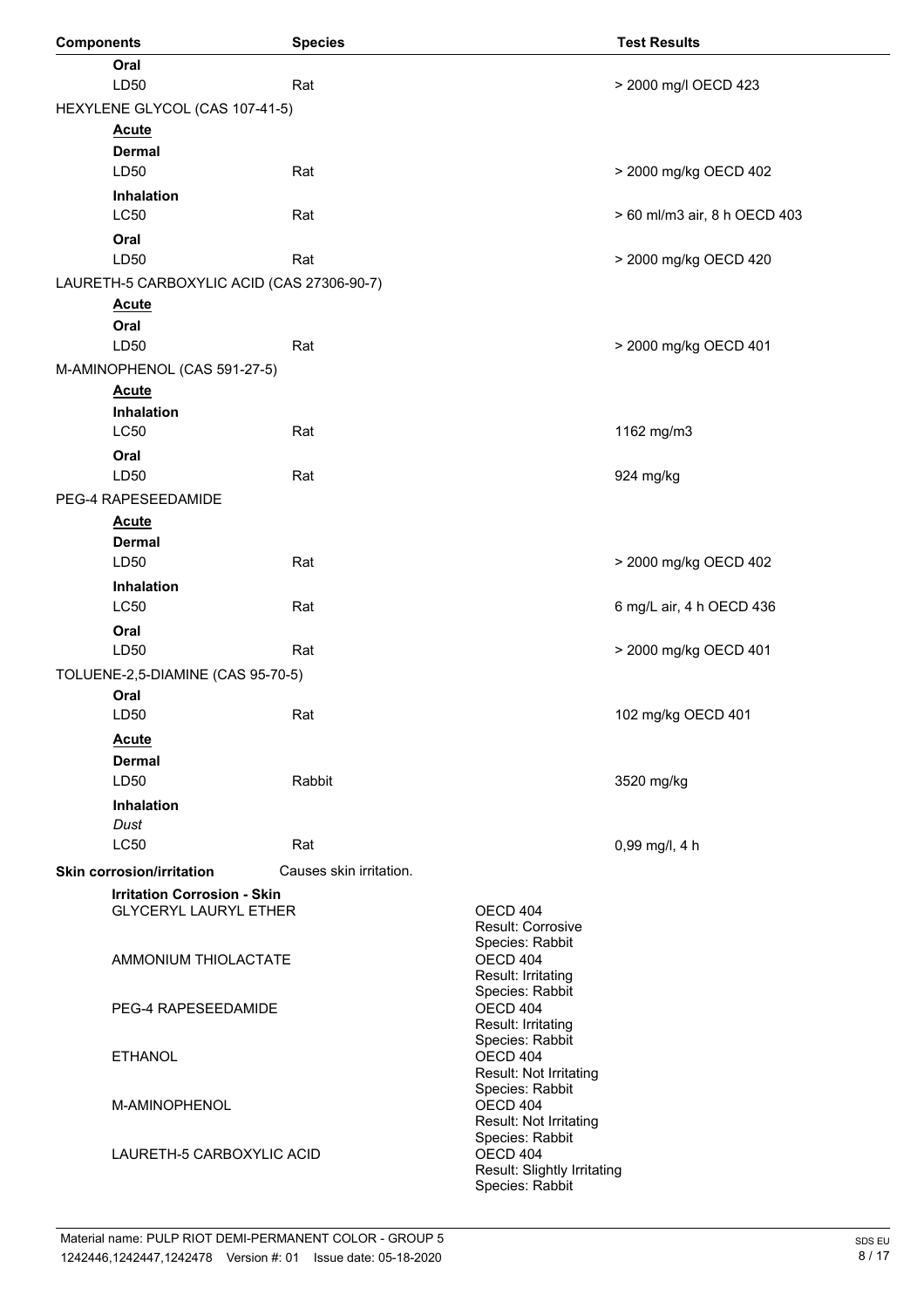| <b>Irritation Corrosion - Skin</b> |                            |                                                                             |
|------------------------------------|----------------------------|-----------------------------------------------------------------------------|
| DECETH-3                           |                            | OECD 404, Based on test data for structurally similar                       |
|                                    |                            | materials.                                                                  |
|                                    |                            | Result: Slightly Irritating                                                 |
| <b>HEXYLENE GLYCOL</b>             |                            | Species: Rabbit<br>OECD 405                                                 |
|                                    |                            | Result: Slightly irritating                                                 |
|                                    |                            | Species: Rabbit                                                             |
| TOLUENE-2,5-DIAMINE                |                            | OECD <sub>439</sub>                                                         |
|                                    |                            | Result: Not Irritating                                                      |
|                                    |                            | Species: In vitro                                                           |
| 4-AMINO-2-HYDROXYTOLUENE           |                            | OECD 439                                                                    |
|                                    |                            | Result: Not Irritating                                                      |
|                                    |                            | Species: RhE                                                                |
| Serious eye damage/eye             | Causes serious eye damage. |                                                                             |
| irritation                         |                            |                                                                             |
| <b>Irritation Corrosion - Eye</b>  |                            |                                                                             |
| LAURETH-5 CARBOXYLIC ACID          |                            | OECD 405                                                                    |
|                                    |                            | Result: Corrosive                                                           |
|                                    |                            | Species: Rabbit                                                             |
| TOLUENE-2,5-DIAMINE                |                            | OECD 405                                                                    |
|                                    |                            | <b>Result: Corrosive</b>                                                    |
|                                    |                            | Species: Rabbit                                                             |
| AMMONIUM THIOLACTATE               |                            | OECD 405                                                                    |
|                                    |                            | Result: Irritating<br>Species: Rabbit                                       |
| <b>ETHANOL</b>                     |                            | OECD 405                                                                    |
|                                    |                            | Result: Irritating                                                          |
|                                    |                            | Species: Rabbit                                                             |
| M-AMINOPHENOL                      |                            | OECD 405                                                                    |
|                                    |                            | Result: Not Irritating                                                      |
|                                    |                            | Species: Rabbit                                                             |
| <b>HEXYLENE GLYCOL</b>             |                            | OECD 405                                                                    |
|                                    |                            | Result: Slightly irritating                                                 |
|                                    |                            | Species: Rabbit                                                             |
| PEG-4 RAPESEEDAMIDE                |                            | OECD 405                                                                    |
|                                    |                            | Result: Slightly Irritating<br>Species: Rabbit                              |
| 4-AMINO-2-HYDROXYTOLUENE           |                            | OECD 492                                                                    |
|                                    |                            | <b>Result: Not Irritating</b>                                               |
|                                    |                            | Species: RhCE                                                               |
| <b>GLYCERYL LAURYL ETHER</b>       |                            | <b>Result: Corrosive</b>                                                    |
| DECETH-3                           |                            | Result: Corrosive                                                           |
|                                    |                            | Species: Rabbit                                                             |
| <b>HEXYLENE GLYCOL</b>             |                            | Result: Irritating                                                          |
|                                    |                            | Species: Human                                                              |
| <b>Respiratory sensitization</b>   |                            | Due to partial or complete lack of data the classification is not possible. |
| <b>Skin sensitization</b>          |                            | Due to partial or complete lack of data the classification is not possible. |
| <b>Skin sensitization</b>          |                            |                                                                             |
| <b>AMMONIUM THIOLACTATE</b>        |                            | OECD 406                                                                    |
|                                    |                            | Result: Equivocal                                                           |
|                                    |                            | Species: Guinea pig                                                         |
| <b>ETHANOL</b>                     |                            | OECD 406                                                                    |
|                                    |                            | Result: Not Sensitizing                                                     |
|                                    |                            | Species: Guinea pig                                                         |
| <b>GLYCERYL LAURYL ETHER</b>       |                            | OECD 406                                                                    |
|                                    |                            | <b>Result: Not Sensitizing</b>                                              |
|                                    |                            | Species: Guinea pig                                                         |
| <b>HEXYLENE GLYCOL</b>             |                            | OECD 406                                                                    |
|                                    |                            | <b>Result: Not Sensitizing</b><br>Species: Guinea pig                       |
| LAURETH-5 CARBOXYLIC ACID          |                            | OECD 406                                                                    |
|                                    |                            | <b>Result: Not Sensitizing</b>                                              |
|                                    |                            | Species: Guinea pig                                                         |
| PEG-4 RAPESEEDAMIDE                |                            | OECD 406                                                                    |
|                                    |                            | <b>Result: Not Sensitizing</b>                                              |
|                                    |                            | Species: Guinea pig                                                         |
| DECETH-3                           |                            | OECD 406, Based on test data for structurally similar                       |
|                                    |                            | materials.                                                                  |
|                                    |                            | <b>Result: Not Sensitizing</b>                                              |
|                                    |                            | Species: Guinea pig                                                         |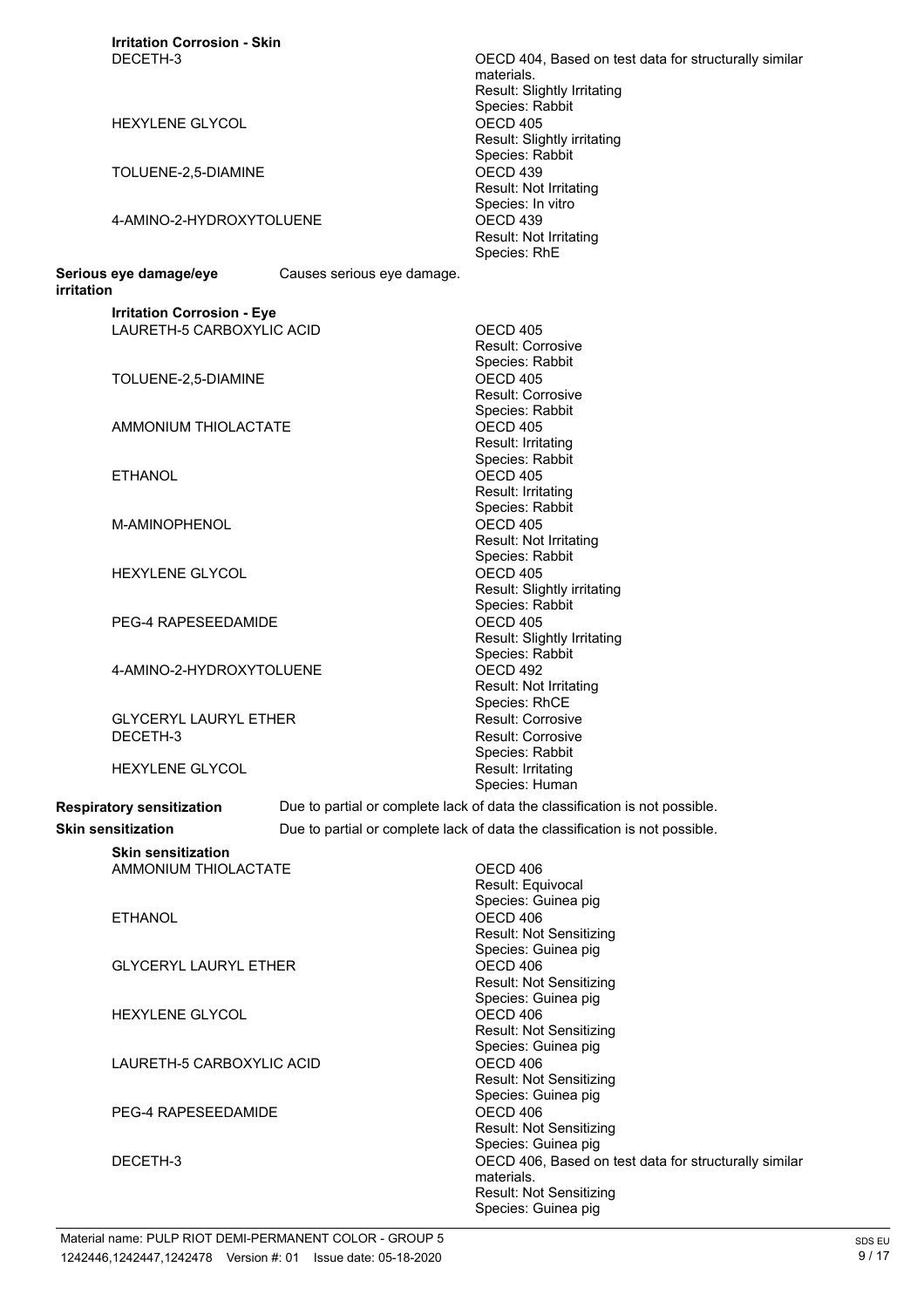|                 | <b>Skin sensitization</b>         |                                                        |                                                                                                                      |
|-----------------|-----------------------------------|--------------------------------------------------------|----------------------------------------------------------------------------------------------------------------------|
|                 | 4-AMINO-2-HYDROXYTOLUENE          |                                                        | OECD 429                                                                                                             |
|                 |                                   |                                                        | Result: Sensitizing                                                                                                  |
|                 |                                   |                                                        | Species: Mouse                                                                                                       |
|                 | M-AMINOPHENOL                     |                                                        | OECD 429<br>Result: Sensitizing                                                                                      |
|                 |                                   |                                                        | Species: Mouse                                                                                                       |
|                 | TOLUENE-2,5-DIAMINE               |                                                        | OECD <sub>429</sub>                                                                                                  |
|                 |                                   |                                                        | Result: Sensitizing                                                                                                  |
|                 |                                   |                                                        | Species: Mouse                                                                                                       |
|                 | Germ cell mutagenicity            |                                                        | Due to partial or complete lack of data the classification is not possible.                                          |
|                 | <b>Mutagenicity</b>               |                                                        |                                                                                                                      |
|                 | <b>ETHANOL</b>                    |                                                        | Result: In vitro and in vivo tests did not show mutagenic                                                            |
|                 |                                   |                                                        | effects.                                                                                                             |
|                 | PEG-4 RAPESEEDAMIDE               |                                                        | Result: In vitro and in vivo tests did not show mutagenic                                                            |
|                 | AMMONIUM THIOLACTATE              |                                                        | effects.<br>Result: In vitro tests did not show mutagenic effects                                                    |
|                 | DECETH-3                          |                                                        | Result: In vitro tests did not show mutagenic effects                                                                |
|                 | <b>GLYCERYL LAURYL ETHER</b>      |                                                        | Result: In vitro tests did not show mutagenic effects                                                                |
|                 | <b>HEXYLENE GLYCOL</b>            |                                                        | Result: In vitro tests did not show mutagenic effects                                                                |
|                 | LAURETH-5 CARBOXYLIC ACID         |                                                        | Result: In vitro tests did not show mutagenic effects                                                                |
|                 | M-AMINOPHENOL                     |                                                        | Result: In vitro tests showed mutagenic effects which were                                                           |
|                 |                                   |                                                        | not observed with in vivo test.                                                                                      |
|                 | TOLUENE-2,5-DIAMINE               |                                                        | Result: In vitro tests showed mutagenic effects which were                                                           |
|                 | 4-AMINO-2-HYDROXYTOLUENE          |                                                        | not observed with in vivo test.<br>Result: In vitro tests showed mutagenic effects which were                        |
|                 |                                   |                                                        | not observed with in vivo tests.                                                                                     |
|                 |                                   |                                                        | Not classifiable as to carcinogenicity to humans. Due to partial or complete lack of data the                        |
| Carcinogenicity |                                   | classification is not possible.                        |                                                                                                                      |
|                 |                                   |                                                        | Hungary. 26/2000 EüM Ordinance on protection against and preventing risk relating to exposure to carcinogens at work |
|                 | (as amended)                      |                                                        |                                                                                                                      |
|                 | TOLUENE-2,5-DIAMINE (CAS 95-70-5) |                                                        |                                                                                                                      |
|                 |                                   |                                                        |                                                                                                                      |
|                 |                                   |                                                        |                                                                                                                      |
|                 |                                   | IARC Monographs. Overall Evaluation of Carcinogenicity |                                                                                                                      |
|                 | TOLUENE-2,5-DIAMINE (CAS 95-70-5) |                                                        | 3 Not classifiable as to carcinogenicity to humans.                                                                  |
|                 |                                   |                                                        | Slovenia. CMR. Protection of workers from exposure to carcinogen and mutagen agents (ULRS 101/2005, as amended)      |
|                 | TOLUENE-2,5-DIAMINE (CAS 95-70-5) |                                                        | Carcinogenic, Category 1B.                                                                                           |
|                 | <b>Reproductive toxicity</b>      |                                                        | Due to partial or complete lack of data the classification is not possible.                                          |
|                 | <b>Developmental effects</b>      |                                                        |                                                                                                                      |
|                 | <b>ETHANOL</b>                    |                                                        | > 20000 ppm OECD 414, No effects on development                                                                      |
|                 |                                   |                                                        | Result: NOAEL                                                                                                        |
|                 | M-AMINOPHENOL                     |                                                        | Species: Rat<br>100 mg/kg bw/d OECD 414                                                                              |
|                 |                                   |                                                        | Result: NOAEL                                                                                                        |
|                 |                                   |                                                        | Species: Rat                                                                                                         |
|                 | 4-AMINO-2-HYDROXYTOLUENE          |                                                        | 180 mg/kg bw/d OECD 414                                                                                              |
|                 |                                   |                                                        | Result: NOAEL                                                                                                        |
|                 | <b>HEXYLENE GLYCOL</b>            |                                                        | Species: Rat                                                                                                         |
|                 |                                   |                                                        | 300 mg/kg bw/d OECD 414<br>Result: NOAEL                                                                             |
|                 |                                   |                                                        | Species: Rat                                                                                                         |
|                 | TOLUENE-2,5-DIAMINE               |                                                        | 50 mg/kg bw/d OECD 414, Based on test data for structurally                                                          |
|                 |                                   |                                                        | similar materials.                                                                                                   |
|                 |                                   |                                                        | <b>Result: NOAEL</b>                                                                                                 |
|                 |                                   |                                                        | Species: Rat                                                                                                         |
|                 | PEG-4 RAPESEEDAMIDE               |                                                        | 500 mg/kg bw/d OECD 421, No effects on development<br>Result: NOEL                                                   |
|                 |                                   |                                                        | Species: Rat                                                                                                         |
|                 | <b>GLYCERYL LAURYL ETHER</b>      |                                                        | 600 mg/kg bw/d OECD 421                                                                                              |
|                 |                                   |                                                        | Result: NOAEL                                                                                                        |
|                 |                                   |                                                        | Species: Rat                                                                                                         |
|                 | <b>Reproductivity</b>             |                                                        |                                                                                                                      |
|                 | TOLUENE-2,5-DIAMINE               |                                                        | >= 45 mg/kg bw/d OECD 416, Based on test data for                                                                    |
|                 |                                   |                                                        | structurally similar materials.<br>Result: NOAEL                                                                     |
|                 |                                   |                                                        | Species: Rat                                                                                                         |
|                 | HEXYLENE GLYCOL                   |                                                        | 1000 mg/kg bw/d OECD 421                                                                                             |
|                 |                                   |                                                        | Result: NOEL<br>Species: Rat                                                                                         |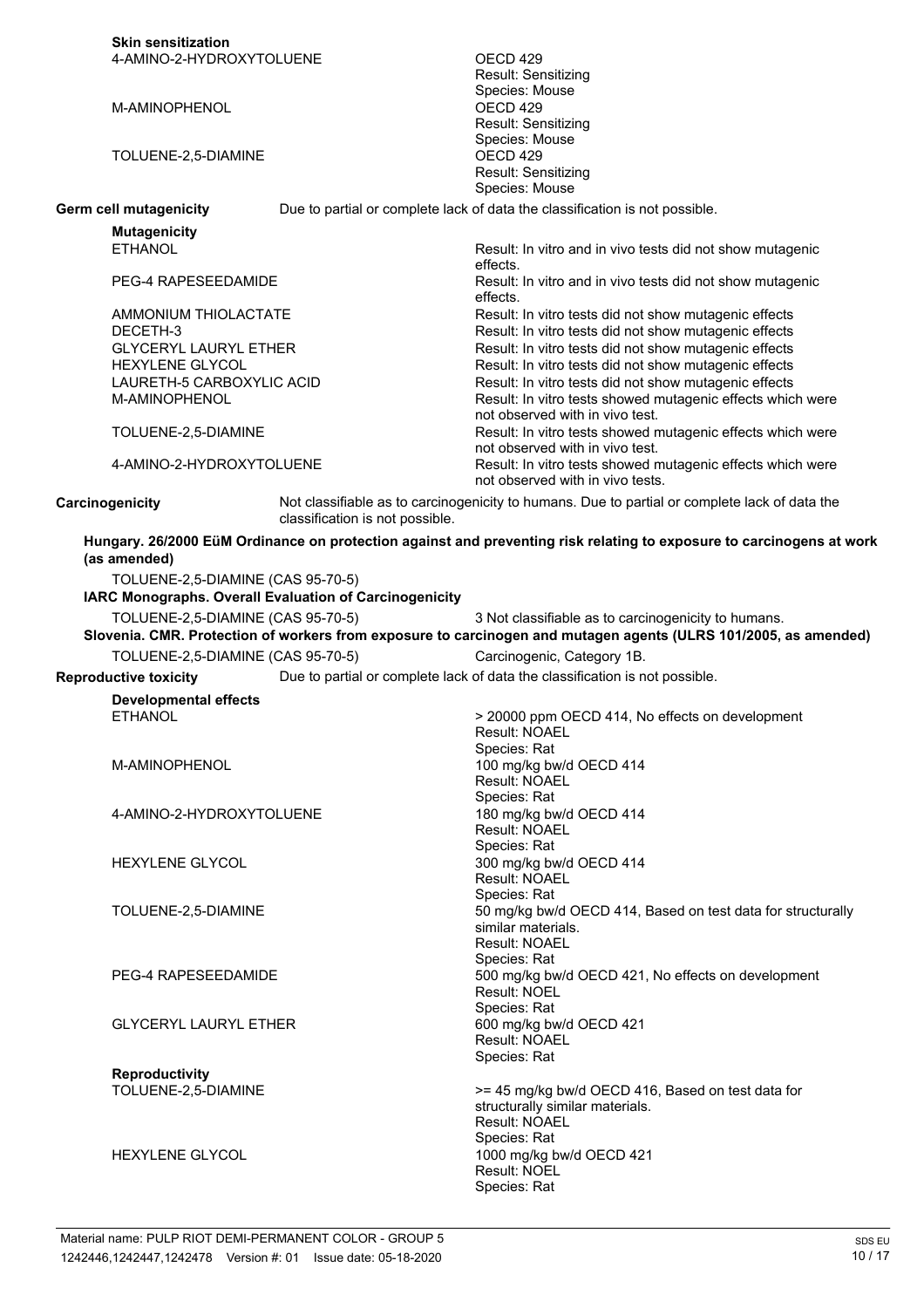| Algae                                                       | EC50 | Pseudokirchneriella subcapitata                                                                                                                  | 41 mg/l, 72 h OECD 201                                                                                  |
|-------------------------------------------------------------|------|--------------------------------------------------------------------------------------------------------------------------------------------------|---------------------------------------------------------------------------------------------------------|
| Acute                                                       |      |                                                                                                                                                  |                                                                                                         |
| <b>Aquatic</b>                                              |      |                                                                                                                                                  |                                                                                                         |
| 4-AMINO-2-HYDROXYTOLUENE (CAS 2835-95-2)                    |      |                                                                                                                                                  |                                                                                                         |
| <b>Components</b>                                           |      | are not met for hazardous to the aquatic environment, acute hazard.<br><b>Species</b>                                                            | <b>Test Results</b>                                                                                     |
| <b>SECTION 12: Ecological information</b><br>12.1. Toxicity |      |                                                                                                                                                  | Harmful to aquatic life with long lasting effects. Based on available data, the classification criteria |
|                                                             |      | based on public, third-party data.                                                                                                               |                                                                                                         |
| <b>Other information</b>                                    |      |                                                                                                                                                  | The reference to any animal testing for individual constituents mentioned in this document is           |
| <b>Mixture versus substance</b><br>information              |      | No information available.                                                                                                                        |                                                                                                         |
| <b>Aspiration hazard</b>                                    |      | Due to partial or complete lack of data the classification is not possible.                                                                      |                                                                                                         |
| M-AMINOPHENOL<br><b>HEXYLENE GLYCOL</b>                     |      | 20 mg/kg bw/d OECD 408<br>Result: NOAEL<br>Species: Rat<br>Test Duration: 90 d<br>450 mg/kg bw/d OECD 408, Oral<br>Result: NOAEL<br>Species: Rat |                                                                                                         |
| AMMONIUM THIOLACTATE                                        |      | 20 mg/kg bw/d OECD 408<br>Result: NOAEL<br>Species: Rat<br>Test Duration: 13 wk                                                                  |                                                                                                         |
| 4-AMINO-2-HYDROXYTOLUENE                                    |      | Species: Rat<br>180 mg/kg bw/d OECD 408, Oral<br>Result: NOAEL<br>Species: Rat<br>Test Duration: 90 d                                            |                                                                                                         |
| <b>ETHANOL</b>                                              |      | Species: Rat<br>1730 mg/kg bw/d OECD 408, Oral<br>Result: NOAEL                                                                                  |                                                                                                         |
| PEG-4 RAPESEEDAMIDE                                         |      | Test Duration: 28 d<br>150 mg/kg bw/d OECD 407, Oral<br><b>Result: NOAEL</b>                                                                     |                                                                                                         |
| <b>GLYCERYL LAURYL ETHER</b>                                |      | Species: Rat<br>Test Duration: 28 d<br>150 mg/kg bw/d OECD 407<br>Result: NOAEL<br>Species: Rat                                                  |                                                                                                         |
| DECETH-3                                                    |      | Species: Rat<br>Test Duration: 90 d<br>similar materials.<br><b>Result: NOAEL</b>                                                                | 100 mg/kg bw/d OECD 407, Based on test data for structurally                                            |
| repeated exposure<br>TOLUENE-2,5-DIAMINE                    |      | 10 mg/kg bw/d OECD 408, Oral<br>Result: NOEAL                                                                                                    |                                                                                                         |
| single exposure<br>Specific target organ toxicity -         |      | Due to partial or complete lack of data the classification is not possible.                                                                      |                                                                                                         |
| Specific target organ toxicity -                            |      | Species: Rat<br>Due to partial or complete lack of data the classification is not possible.                                                      |                                                                                                         |
| <b>GLYCERYL LAURYL ETHER</b>                                |      | Species: Rat<br>600 mg/kg bw/d OECD 421<br>Result: NOAEL                                                                                         |                                                                                                         |
| <b>PEG-4 RAPESEEDAMIDE</b>                                  |      | Species: Rat<br><b>Result: NOEL</b>                                                                                                              | 500 mg/kg bw/d OECD 421, No effects on fertility                                                        |
| <b>ETHANOL</b>                                              |      | Species: Rat<br><b>Result: NOAEL</b>                                                                                                             | 20700 mg/kg bw/d OECD 416, No effects on fertility                                                      |
| 4-AMINO-2-HYDROXYTOLUENE                                    |      | Species: Rat<br>200 mg/kg bw/d OECD 415<br>Result: NOAEL                                                                                         |                                                                                                         |
| <b>Reproductivity</b><br>AMMONIUM THIOLACTATE               |      | 20 mg/kg bw/d OECD 416<br>Result: NOEL                                                                                                           |                                                                                                         |
|                                                             |      |                                                                                                                                                  |                                                                                                         |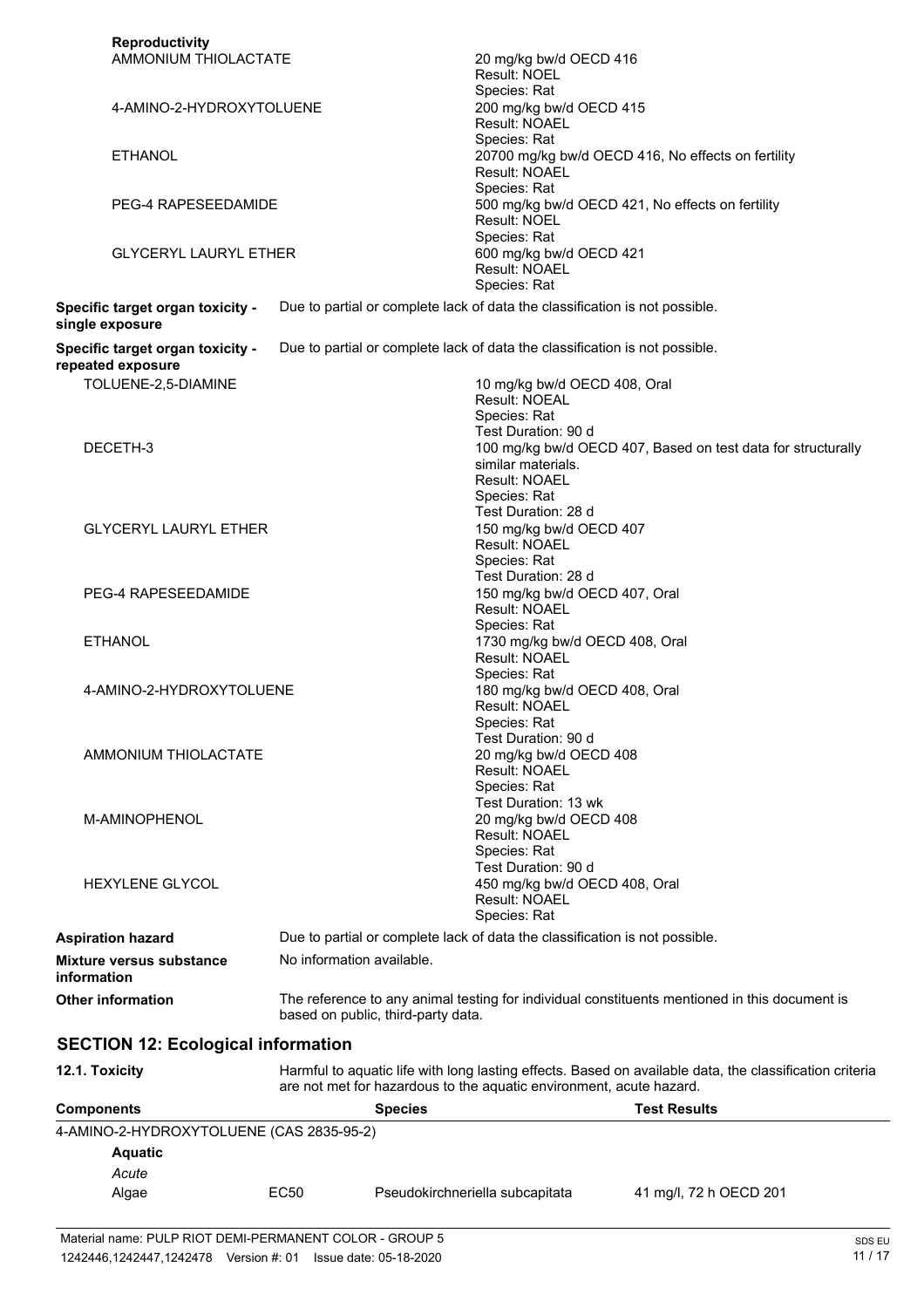| <b>Components</b> |                                       |                  | <b>Species</b>                                         | <b>Test Results</b>           |
|-------------------|---------------------------------------|------------------|--------------------------------------------------------|-------------------------------|
|                   | Crustacea                             | <b>EC50</b>      | Daphnia magna                                          | 2,3 mg/l, 48 h OECD 202       |
|                   | Fish                                  | LC50             | Danio rerio                                            | 25 mg/l, 96 h OECD 236        |
|                   | Other                                 | <b>EC50</b>      | Activated sludge of a predominantly<br>domestic sewage | > 150 mg/l, 3 h OECD 209      |
|                   | Chronic                               |                  |                                                        |                               |
|                   | Crustacea                             | <b>NOEC</b>      | Daphnia magna                                          | 0,24 mg/l, 21 d OECD 211      |
|                   | AMMONIUM THIOLACTATE (CAS 13419-67-5) |                  |                                                        |                               |
|                   | <b>Aquatic</b>                        |                  |                                                        |                               |
|                   | Acute<br>Algae                        | <b>EC50</b>      | Desmodesmus subspicatus                                | 200 mg/l, 72 h OECD 201       |
|                   | Crustacea                             | <b>EC50</b>      | Daphnia magna                                          | > 100 mg/l, 48 h OECD 202     |
|                   | <b>Fish</b>                           | <b>LC50</b>      | Oncorhynchus mykiss                                    | > 100 mg/l, 96 h OECD 203     |
|                   | DECETH-3 (CAS 67254-71-1)             |                  |                                                        |                               |
|                   | <b>Aquatic</b>                        |                  |                                                        |                               |
|                   | Acute                                 |                  |                                                        |                               |
|                   | Algae                                 | <b>EC50</b>      | Desmodesmus subspicatus                                | 1,8 mg/l, 72 h 92/69/EWG      |
|                   | Crustacea                             | EC50             | Daphnia magna                                          | 0,39 mg/l, 48 h 92/69/EWG     |
|                   | Fish                                  | <b>LC50</b>      | Cyprinus carpio                                        | 1,2 mg/l, 96 h EU C.1         |
|                   | Other                                 | EC <sub>0</sub>  | Activated sludge of a predominantly<br>domestic sewage | 140 mg/l, 3 h 88/302/EG       |
|                   | Chronic                               |                  |                                                        |                               |
|                   | Crustacea                             | <b>NOEC</b>      | Daphnia magna                                          | $= 1$ mg/l, 21 d              |
|                   | Fish                                  | <b>NOEC</b>      | Lepomis macrochirus                                    | 0,16 mg/l, 10 d               |
|                   | ETHANOL (CAS 64-17-5)                 |                  |                                                        |                               |
|                   | <b>Aquatic</b><br>Acute               |                  |                                                        |                               |
|                   | Algae                                 | EC50             | Pseudokirchneriella subcapitata                        | 22200 mg/l, 96 h              |
|                   | Crustacea                             | <b>EC50</b>      | Ceriodaphnia dubia                                     | 5012 mg/l, 48 h               |
|                   | Fish                                  | <b>LC50</b>      | Pimephales promelas                                    | 15300 mg/l, 96 h              |
|                   | Other                                 | IC <sub>50</sub> | Activated sludge of a predominantly<br>domestic sewage | > 1000 mg/l, 3 h              |
|                   | Chronic                               |                  |                                                        |                               |
|                   | Crustacea                             | <b>NOEC</b>      | Daphnia magna                                          | 9,6 mg/l, 9 d                 |
|                   | <b>Fish</b>                           | <b>NOEC</b>      | Danio rerio                                            | 250 mg/l, 120 h OECD 212      |
|                   | GLYCERYL LAURYL ETHER (CAS 9022-75-7) |                  |                                                        |                               |
|                   | <b>Aquatic</b>                        |                  |                                                        |                               |
|                   | Acute<br>Algae                        | <b>EC50</b>      | Pseudokirchneriella subcapitata                        | 1,11 mg/l, 72 h OECD 201      |
|                   | Crustacea                             | <b>EC50</b>      | Daphnia magna                                          | 0,875 mg/l, 48 h OECD 202     |
|                   | Fish                                  | <b>LC50</b>      | Danio rerio                                            | 1,61 mg/l, 96 h OECD 203      |
|                   | Other                                 | <b>EC50</b>      |                                                        |                               |
|                   |                                       |                  | Activated sludge of a predominantly<br>domestic sewage | 31,6 mg/l, 3 h OECD 209       |
|                   | Chronic                               |                  |                                                        |                               |
|                   | Crustacea                             | <b>NOEC</b>      | Daphnia magna                                          | 0,036 mg/l, 21 d OECD 211     |
|                   | <b>Fish</b>                           | <b>NOEC</b>      | Danio rerio                                            | 0,086 mg/l, 30 d OECD 210     |
|                   | HEXYLENE GLYCOL (CAS 107-41-5)        |                  |                                                        |                               |
|                   | <b>Aquatic</b><br>Acute               |                  |                                                        |                               |
|                   | Algae                                 | <b>EC50</b>      | Pseudokirchneriella subcapitata                        | > 429 mg/l, 72 hours OECD 201 |
|                   | Crustacea                             | <b>EC50</b>      | Daphnia magna                                          | 5410 mg/l, 48 hours OECD 202  |
|                   | <b>Fish</b>                           | <b>LC50</b>      | Pimephales promelas                                    | 10700 mg/l, 96 hours OECD 203 |
|                   | Other                                 | <b>NOEC</b>      | Pseudomonas aeruginosa                                 | 200 mg/l, 10 days             |
|                   |                                       |                  |                                                        |                               |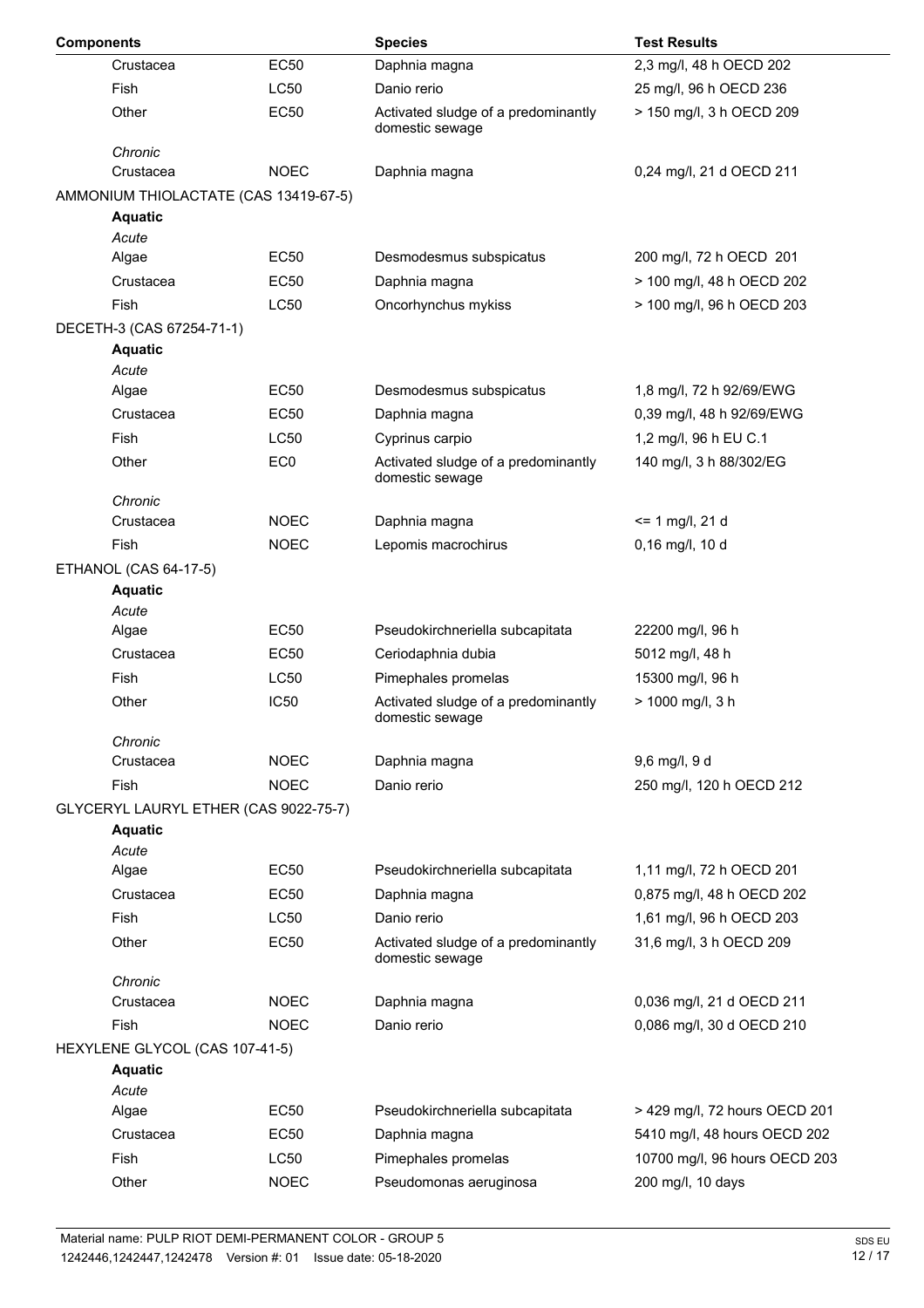| <b>Components</b> |                                                     |             | <b>Species</b>          |                                                          | <b>Test Results</b>              |
|-------------------|-----------------------------------------------------|-------------|-------------------------|----------------------------------------------------------|----------------------------------|
|                   | LAURETH-5 CARBOXYLIC ACID (CAS 27306-90-7)          |             |                         |                                                          |                                  |
|                   | <b>Aquatic</b>                                      |             |                         |                                                          |                                  |
|                   | Acute                                               |             |                         |                                                          |                                  |
|                   | <b>Fish</b>                                         | <b>LC50</b> | Oncorhynchus mykiss     |                                                          | 7,5 mg/l, 96 h                   |
|                   | M-AMINOPHENOL (CAS 591-27-5)                        |             |                         |                                                          |                                  |
|                   | Acute                                               |             |                         |                                                          |                                  |
|                   | Other                                               | <b>IC50</b> | Tetrahymena pyriformis  |                                                          | 361 mg/l, 40 h                   |
|                   | <b>Aquatic</b>                                      |             |                         |                                                          |                                  |
|                   | Acute                                               |             |                         |                                                          |                                  |
|                   | Algae                                               | <b>EC50</b> |                         | Pseudokirchneriella subcapitata                          | 62 mg/l, 72 h OECD 201           |
|                   | Crustacea                                           | <b>EC50</b> | Daphnia magna           |                                                          | 1,1 mg/l, 48 h DIN 38412, Pt. 11 |
|                   | Fish                                                | <b>LC50</b> | Danio rerio             |                                                          | 82,64 mg/l, 96 h OECD 203        |
|                   | Chronic<br>Crustacea                                | <b>NOEC</b> | Daphnia magna           |                                                          | 0,05 mg/l, 21 d OECD 211         |
|                   | Fish                                                | <b>NOEC</b> | Oryzias latipes         |                                                          | 25 mg/l, 25 d OECD 204           |
|                   |                                                     |             |                         |                                                          |                                  |
|                   | PEG-4 RAPESEEDAMIDE                                 |             |                         |                                                          |                                  |
|                   | <b>Aquatic</b><br>Acute                             |             |                         |                                                          |                                  |
|                   | Algae                                               | <b>EC50</b> | Desmodesmus subspicatus |                                                          | 410 mg/l, 72 h OECD 201          |
|                   | Crustacea                                           | <b>EC50</b> | Daphnia magna           |                                                          | 3,8 mg/l, 48 h OECD 202          |
|                   | <b>Fish</b>                                         | <b>LC50</b> | Oncorhynchus mykiss     |                                                          | 2,9 mg/l, 96 h OECD 203          |
|                   |                                                     |             |                         |                                                          |                                  |
|                   | Other                                               | <b>EC50</b> | domestic sewage         | Activated sludge of a predominantly                      | > 1000 mg/l, 3 h OECD 209        |
|                   | Chronic                                             |             |                         |                                                          |                                  |
|                   | Crustacea                                           | <b>NOEC</b> | Daphnia magna           |                                                          | 0,39 mg/l, 21 d OECD 211         |
|                   | TOLUENE-2,5-DIAMINE (CAS 95-70-5)                   |             |                         |                                                          |                                  |
|                   | <b>Aquatic</b><br>Acute                             |             |                         |                                                          |                                  |
|                   | Algae                                               | <b>EC50</b> |                         | Pseudokirchneriella subcapitata                          | 1,02 mg/l, 72 h OECD 201         |
|                   | Crustacea                                           | EC50        | Daphnia magna           |                                                          | 0,491 mg/l, 48 h OECD 202        |
|                   | Fish                                                | <b>LC50</b> | Oryzias latipes         |                                                          | 0,05 mg/l, 96 h OECD 203         |
|                   | Other                                               | EC50        |                         | Activated sludge of a predominantly                      | 3,75 mg/l, 3 h OECD 209          |
|                   |                                                     |             | domestic sewage         |                                                          |                                  |
|                   | Chronic                                             |             |                         |                                                          |                                  |
|                   | Algae                                               | <b>NOEC</b> |                         | Pseudokirchneriella subcapitata                          | 0,11 mg/l, 72 h OECD 201         |
| degradability     | 12.2. Persistence and                               |             |                         |                                                          |                                  |
|                   | Biodegradability                                    |             |                         |                                                          |                                  |
|                   | <b>Percent degradation (Aerobic biodegradation)</b> |             |                         |                                                          |                                  |
|                   | 4-AMINO-2-HYDROXYTOLUENE                            |             |                         | 0 % OECD 301 B<br>Result: Not Readily Biodegradable      |                                  |
|                   |                                                     |             |                         | Test Duration: 28 d                                      |                                  |
|                   | AMMONIUM THIOLACTATE                                |             |                         | 14 % OECD 301 B                                          |                                  |
|                   |                                                     |             |                         | Result: Not Readily Biodegradable<br>Test Duration: 28 d |                                  |
|                   | DECETH-3                                            |             |                         | 78 % OECD 301 B                                          |                                  |
|                   |                                                     |             |                         | Result: Readily Biodegradable<br>Test Duration: 28 d     |                                  |
|                   | <b>ETHANOL</b>                                      |             |                         | 84 %                                                     |                                  |
|                   |                                                     |             |                         | Result: Readily Biodegradable<br>Test Duration: 20 d     |                                  |
|                   | <b>GLYCERYL LAURYL ETHER</b>                        |             |                         | 88 % OECD 301 B                                          |                                  |
|                   |                                                     |             |                         | Result: Readily Biodegradable                            |                                  |
|                   | HEXYLENE GLYCOL                                     |             |                         | 81 % OECD 301 F<br>Result: Readily biodegradable         |                                  |
|                   |                                                     |             |                         | Test Duration: 28 d                                      |                                  |
|                   | LAURETH-5 CARBOXYLIC ACID                           |             |                         | 78 % OECD 301 B                                          |                                  |
|                   |                                                     |             |                         | Result: Readily Biodegradable<br>Test Duration: 28 d     |                                  |
|                   |                                                     |             |                         |                                                          |                                  |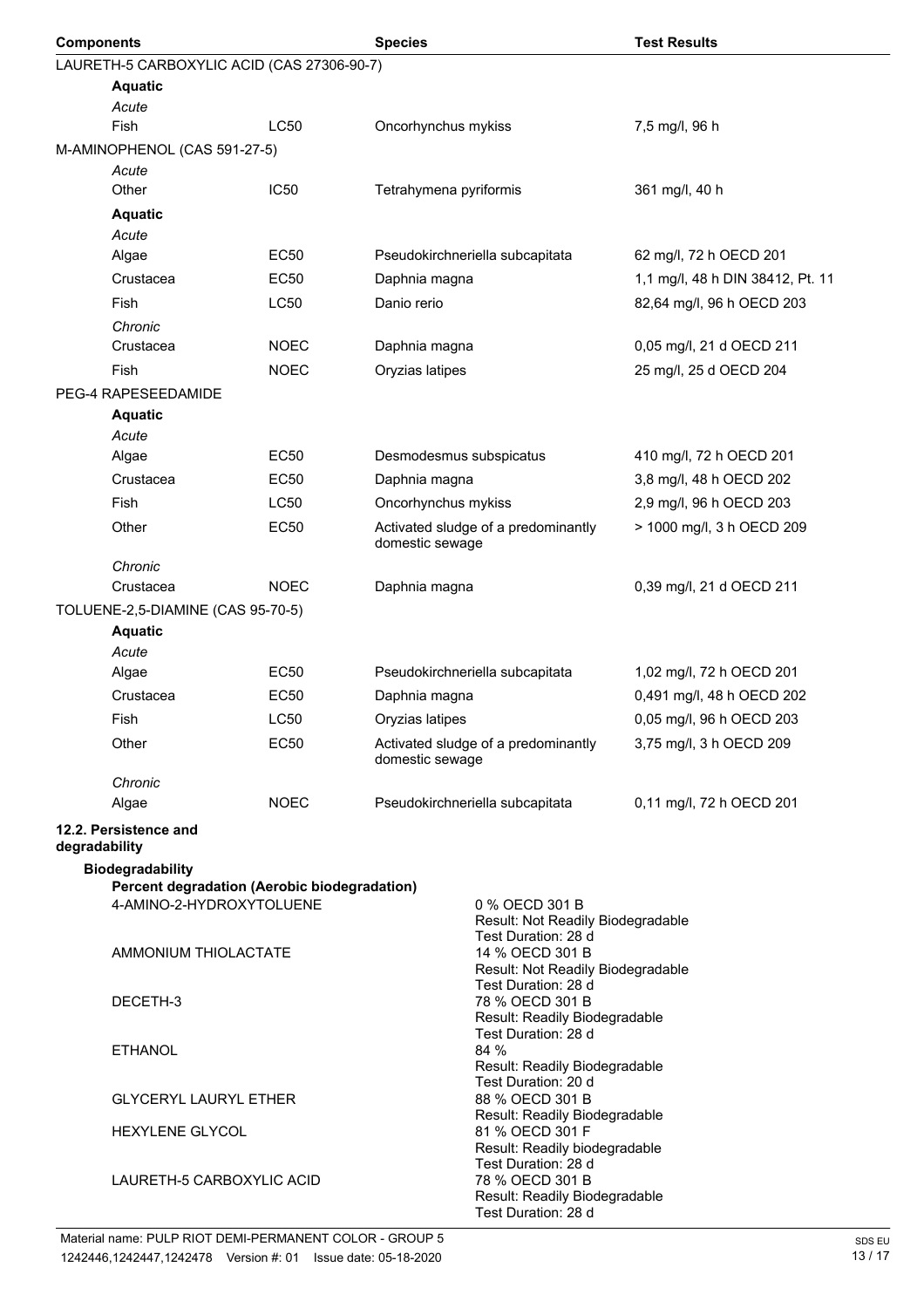| <b>Biodegradability</b><br>Percent degradation (Aerobic biodegradation)                                                               |                                                                                                                                                                                            |  |
|---------------------------------------------------------------------------------------------------------------------------------------|--------------------------------------------------------------------------------------------------------------------------------------------------------------------------------------------|--|
| PEG-4 RAPESEEDAMIDE                                                                                                                   | 96 % OECD 203<br>Result: Readily Biodegradable<br>Test Duration: 28 d                                                                                                                      |  |
| TOLUENE-2,5-DIAMINE                                                                                                                   | 17 % OECD 301 D<br>Result: Not Readily Biodegradable<br>Test Duration: 28 d                                                                                                                |  |
| 12.3. Bioaccumulative potential                                                                                                       |                                                                                                                                                                                            |  |
| <b>Partition coefficient</b><br>n-octanol/water (log Kow)<br>4-AMINO-2-HYDROXYTOLUENE                                                 | -0.53 EU A.8<br>0.53 OECD 117                                                                                                                                                              |  |
| AMMONIUM THIOLACTATE<br><b>ETHANOL</b><br><b>GLYCERYL LAURYL ETHER</b><br>M-AMINOPHENOL<br>PEG-4 RAPESEEDAMIDE<br>TOLUENE-2,5-DIAMINE | 1.15 OECD 117<br>$-0.31$<br>$3.79 - 4.25$<br>0,21<br>5<br>-0.321 OECD 107                                                                                                                  |  |
| 12.4. Mobility in soil                                                                                                                | No data available.                                                                                                                                                                         |  |
| 12.5. Results of PBT and vPvB<br>assessment                                                                                           | Not a PBT or vPvB substance or mixture.                                                                                                                                                    |  |
| 12.6. Other adverse effects                                                                                                           | No other adverse environmental effects (e.g. ozone depletion, photochemical ozone creation<br>potential, endocrine disruption, global warming potential) are expected from this component. |  |
| 12.7. Additional information                                                                                                          | The reference to any animal testing for individual constituents mentioned in this document is<br>based on public, third-party data.                                                        |  |

### **SECTION 13: Disposal considerations**

| 13.1. Waste treatment methods |                                                                                                                                                                                                                                                                                                                                                   |
|-------------------------------|---------------------------------------------------------------------------------------------------------------------------------------------------------------------------------------------------------------------------------------------------------------------------------------------------------------------------------------------------|
| <b>Residual waste</b>         | Dispose of in accordance with local regulations. Empty containers or liners may retain some<br>product residues. This material and its container must be disposed of in a safe manner (see:<br>Disposal instructions).                                                                                                                            |
| <b>Contaminated packaging</b> | Since emptied containers may retain product residue, follow label warnings even after container is<br>emptied. Empty containers should be taken to an approved waste handling site for recycling or<br>disposal.                                                                                                                                  |
| EU waste code                 | The Waste code should be assigned in discussion between the user, the producer and the waste<br>disposal company.                                                                                                                                                                                                                                 |
| Disposal methods/information  | Collect and reclaim or dispose in sealed containers at licensed waste disposal site. Do not allow<br>this material to drain into sewers/water supplies. Do not contaminate ponds, waterways or ditches<br>with chemical or used container. Dispose of contents/container in accordance with<br>local/regional/national/international regulations. |
| <b>Special precautions</b>    | Dispose in accordance with all applicable regulations.                                                                                                                                                                                                                                                                                            |

### **SECTION 14: Transport information**

#### **ADR**

| <b>FINISHED GOODS</b>                                |                                    |
|------------------------------------------------------|------------------------------------|
| 14.1. UN number                                      | UN1170                             |
| 14.2. UN proper shipping                             | ETHANOL SOLUTION, Limited Quantity |
| name                                                 |                                    |
| 14.3. Transport hazard class(es)                     |                                    |
| Class                                                | 3                                  |
| Label(s)                                             | <b>Limited Quantity</b>            |
| Hazard No. (ADR)                                     | 30                                 |
| Tunnel restriction code                              | D/F                                |
| 14.4. Packing group                                  | Ш                                  |
| 14.5. Environmental hazards No                       |                                    |
| 14.6. Special precautions                            | Not available.                     |
| for user                                             |                                    |
| <b>LTD QTY Net Inner Capacity <math>5.0 L</math></b> |                                    |
| <b>BULK</b>                                          |                                    |
| 14.1. UN number                                      | UN1170                             |
| 14.2. UN proper shipping                             | <b>ETHANOL SOLUTION</b>            |
| name                                                 |                                    |
| 14.3. Transport hazard class(es)                     |                                    |
| Class                                                | 3                                  |
| Label(s)                                             | 3                                  |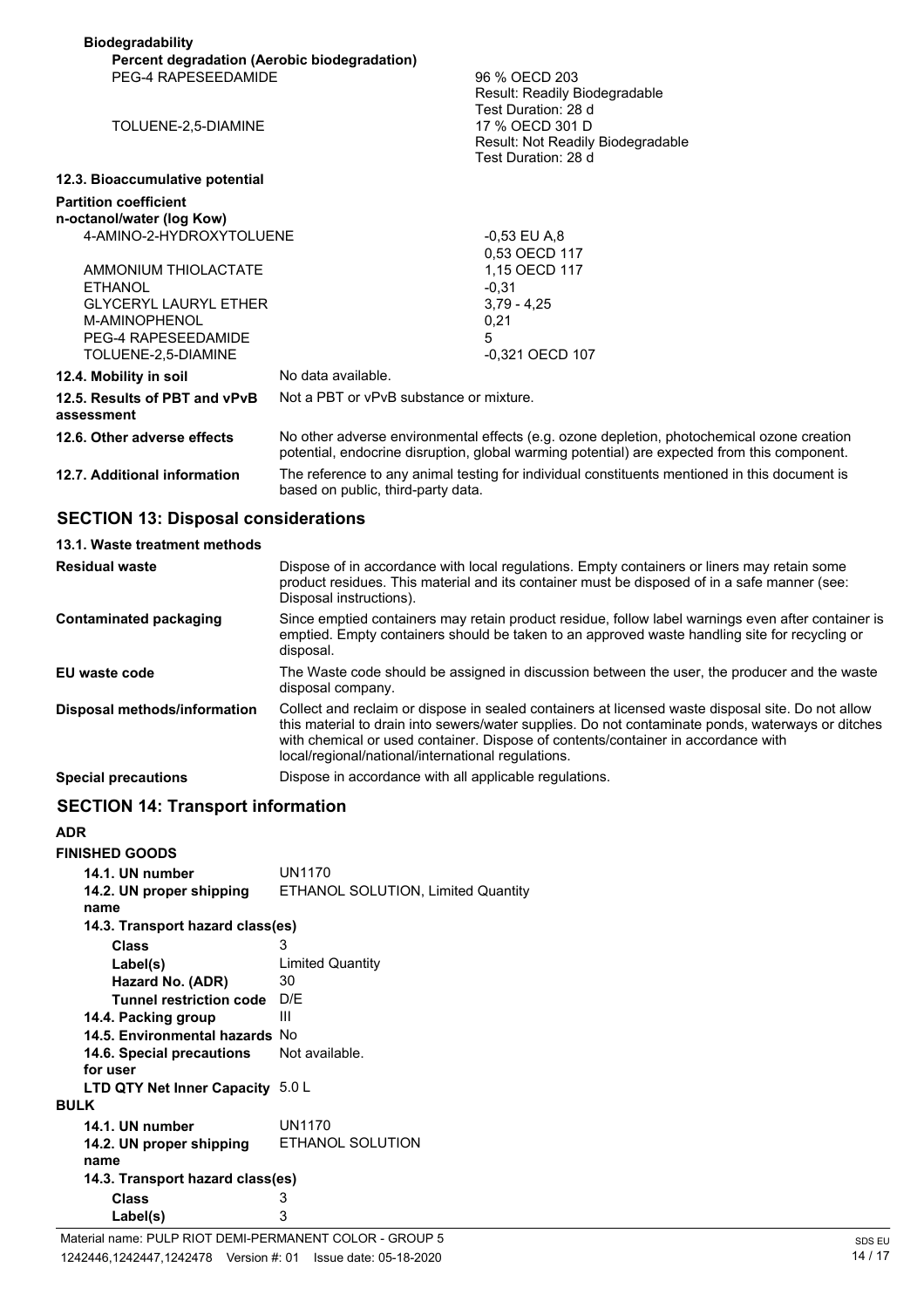**Hazard No. (ADR)** 30<br>Tunnel restriction code D/F **Tunnel restriction code 14.4. Packing group** III **14.5. Environmental hazards** No. 14.6. Special precautions Not available. **for user IATA 14.1. UN number** ID8000 **FINISHED GOODS 14.2. UN proper shipping** CONSUMER COMMODITY **name Class** 9 **14.3. Transport hazard class(es) 14.4. Packing group** Not applicable. **14.5. Environmental hazards** No. **ERG Code** 9L 14.6. Special precautions Not available. **for user Passenger and cargo** Allowed with restrictions. **aircraft Other information Cargo aircraft only** Allowed with restrictions. **14.1. UN number** UN1170 **BULK 14.2. UN proper shipping** ETHANOL SOLUTION **name Class** 3 **14.3. Transport hazard class(es) 14.4. Packing group III 14.5. Environmental hazards** No. **ERG Code** 3L<br>**14.6. Special precautions** Not available. **14.6. Special precautions for user Passenger and cargo** Allowed with restrictions. **aircraft Other information Cargo aircraft only** Allowed with restrictions. **IMDG 14.1. UN number** UN1170 **FINISHED GOODS 14.2. UN proper shipping** ETHANOL SOLUTION, Limited Quantity **name Class** 3 **14.3. Transport hazard class(es) Label(s)** Limited Quantity **14.4. Packing group III Marine pollutant** No. **14.5. Environmental hazards EmS** F-E, S-D 14.6. Special precautions Not available. **for user LTD QTY Net Inner Capacity** 5.0 L **14.1. UN number** UN1170 **BULK 14.2. UN proper shipping** ETHANOL SOLUTION **name Class** 3 **14.3. Transport hazard class(es) 14.4. Packing group** III **Marine pollutant** No. **14.5. Environmental hazards EmS** F-E, S-D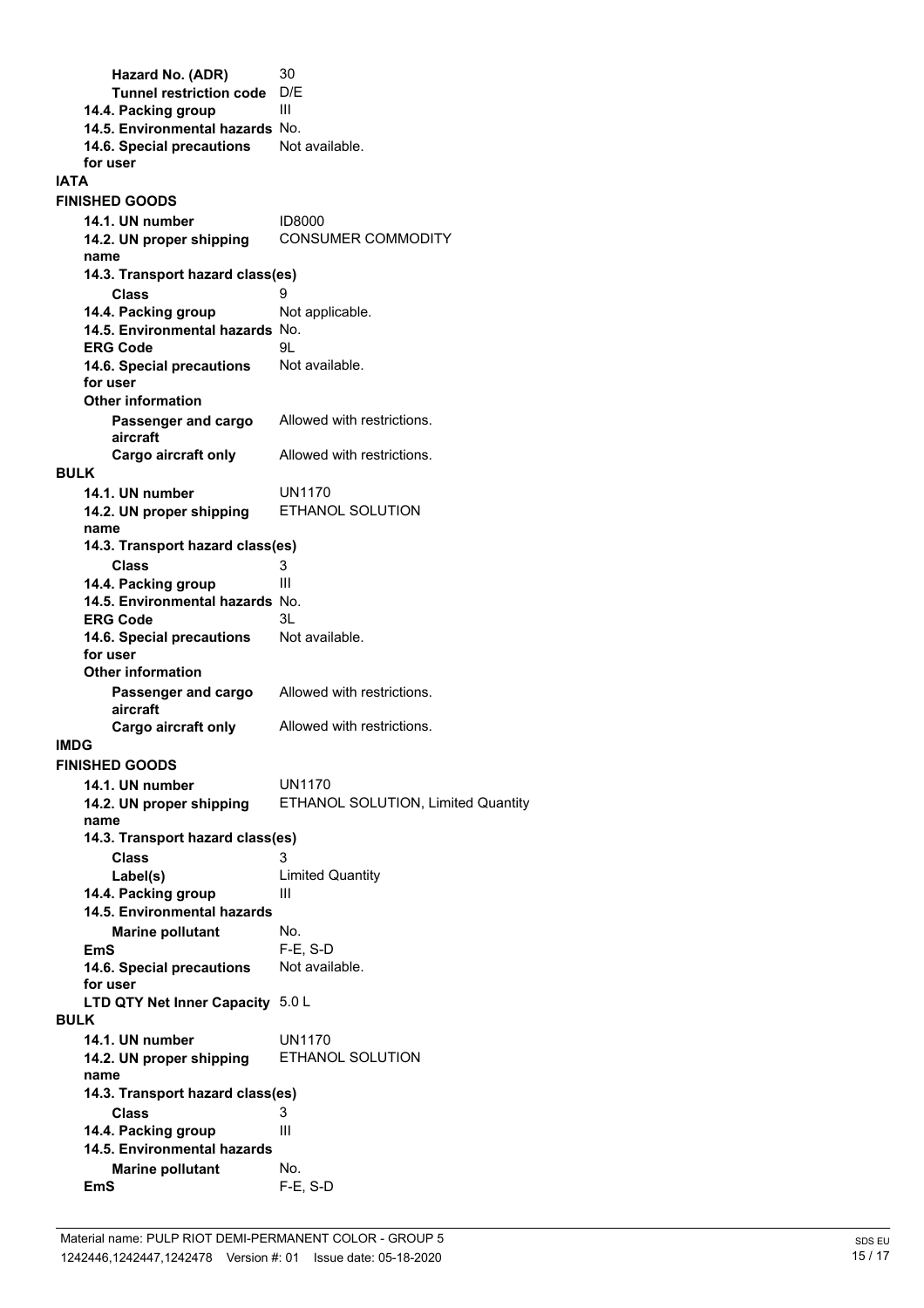14.6. Special precautions Not available. **for user 14.7. Transport in bulk** Not established. **according to Annex II of Marpol and the IBC Code**

### **SECTION 15: Regulatory information**

**15.1. Safety, health and environmental regulations/legislation specific for the substance or mixture**

**EU regulations**

**Regulation (EC) No. 1005/2009 on substances that deplete the ozone layer, Annex I and II, as amended** Not listed.

**Regulation (EC) No. 850/2004 On persistent organic pollutants, Annex I as amended** Not listed.

**Regulation (EU) No. 649/2012 concerning the export and import of dangerous chemicals, Annex I, Part 1 as amended** Not listed.

**Regulation (EU) No. 649/2012 concerning the export and import of dangerous chemicals, Annex I, Part 2 as amended** Not listed.

**Regulation (EU) No. 649/2012 concerning the export and import of dangerous chemicals, Annex I, Part 3 as amended** Not listed.

**Regulation (EU) No. 649/2012 concerning the export and import of dangerous chemicals, Annex V as amended** Not listed.

**Regulation (EC) No. 166/2006 Annex II Pollutant Release and Transfer Registry, as amended** Not listed.

**Regulation (EC) No. 1907/2006, REACH Article 59(10) Candidate List as currently published by ECHA** Not listed.

#### **Authorizations**

**Regulation (EC) No. 1907/2006, REACH Annex XIV Substances subject to authorization, as amended** Not listed.

#### **Restrictions on use**

**Regulation (EC) No. 1907/2006, REACH Annex XVII Substances subject to restriction on marketing and use as amended** TOLUENE-2,5-DIAMINE (CAS 95-70-5)

**Directive 2004/37/EC: on the protection of workers from the risks related to exposure to carcinogens and mutagens at work, as amended**

Not listed.

#### **Other EU regulations**

#### **Directive 2012/18/EU on major accident hazards involving dangerous substances, as amended**

ETHANOL (CAS 64-17-5) M-AMINOPHENOL (CAS 591-27-5) TOLUENE-2,5-DIAMINE (CAS 95-70-5)

| <b>Other regulations</b>            | The product is classified and labelled in accordance with Regulation (EC) 1272/2008 (CLP<br>Regulation) as amended. This Safety Data Sheet complies with the reguirements of Regulation<br>(EC) No 1907/2006, as amended. |
|-------------------------------------|---------------------------------------------------------------------------------------------------------------------------------------------------------------------------------------------------------------------------|
| <b>National regulations</b>         | Follow national regulation for work with chemical agents in accordance with Directive 98/24/EC, as<br>amended.                                                                                                            |
| 15.2. Chemical safety<br>assessment | No Chemical Safety Assessment has been carried out.                                                                                                                                                                       |

### **SECTION 16: Other information**

| <b>List of abbreviations</b>                                                    | Not available.                                                                                                                             |
|---------------------------------------------------------------------------------|--------------------------------------------------------------------------------------------------------------------------------------------|
| <b>References</b>                                                               | Not available.                                                                                                                             |
| Information on evaluation<br>method leading to the<br>classification of mixture | The classification for health and environmental hazards is derived by a combination of calculation<br>methods and test data, if available. |
| <b>Full text of any H-statements</b><br>not written out in full under           |                                                                                                                                            |
| Sections 2 to 15                                                                | H225 Highly flammable liquid and vapor.                                                                                                    |
|                                                                                 | H290 May be corrosive to metals.                                                                                                           |
|                                                                                 | H301 Toxic if swallowed.                                                                                                                   |
|                                                                                 | H302 Harmful if swallowed.                                                                                                                 |
|                                                                                 | H312 Harmful in contact with skin.                                                                                                         |